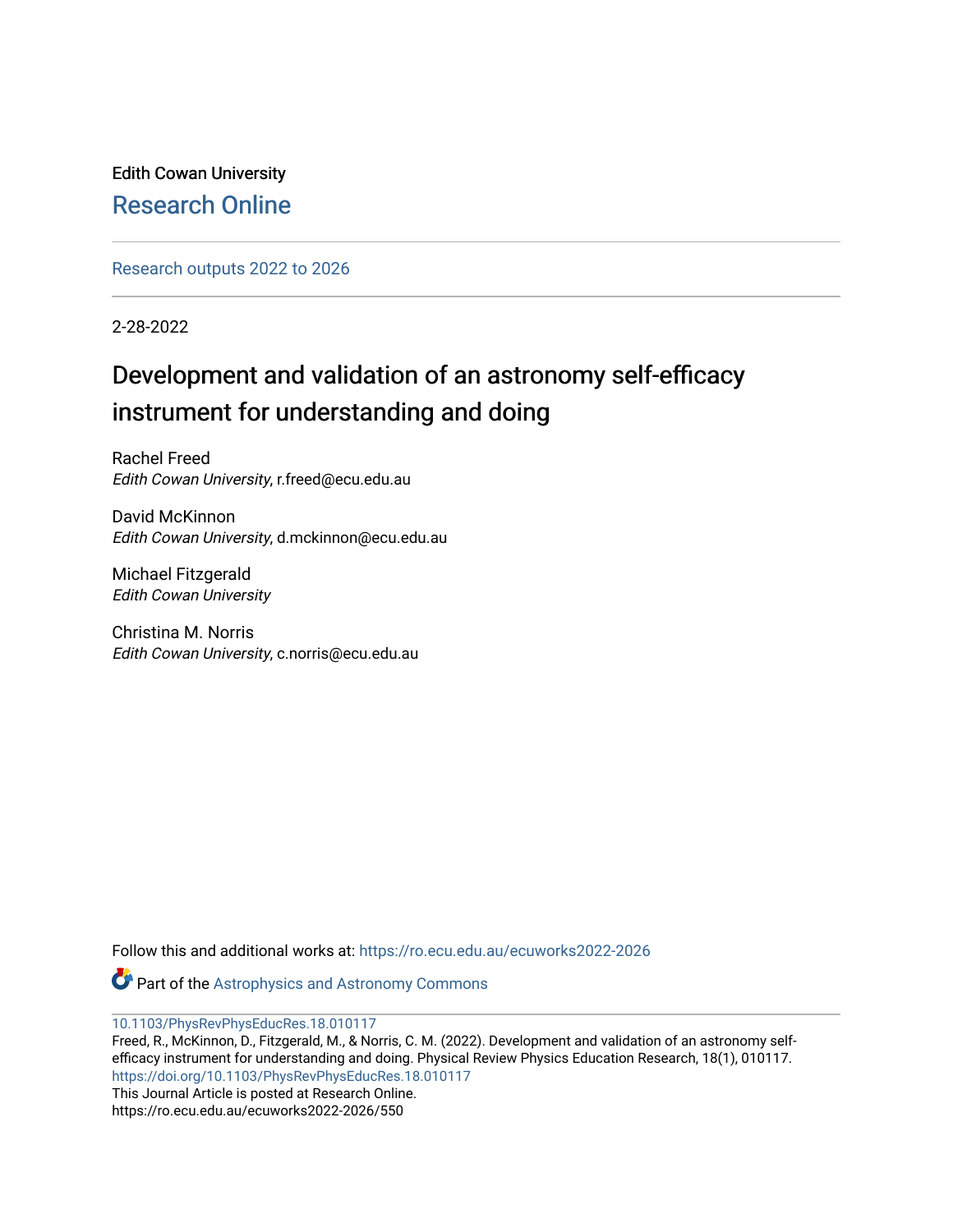## Development and validation of an astronomy self-efficacy instrument for understanding and doing

Rachel Freed<sup>®</sup>, David McKinnon<sup>®</sup>, Michael Fitzgerald<sup>®</sup>, and Christina M. Norris<sup>®</sup> School of Education, Edith Cowan University, Joondalup Western Australia 6027, Australia

(Received 9 August 2021; accepted 12 January 2022; published 28 February 2022)

This paper presents a new astronomy self-efficacy instrument, composed of two factors; one relating to learning astronomy content, which we call astronomy personal self-efficacy, and the other relating to the use of astronomical instrumentation, specifically the use of remote robotic telescopes for data collection. The latter is referred to as the astronomy instrumental self-efficacy factor. The instrument has been tested for reliability and construct validity. Reliability testing showed that factor 1 had a Cronbach's  $\alpha$  of 0.901 and factor 2 had a Cronbach's  $\alpha$  of 0.937. Construct validity was established by computing one-way analyses of variances, with the p value suitably protected, using independent variables peripherally related to the constructs. These analyses demonstrate that both scales possess high construct validity. The development of this astronomy specific instrument is an important step in evaluating self-efficacy as a precursor to investigating the construct of science identity in the field of astronomy.

DOI: [10.1103/PhysRevPhysEducRes.18.010117](https://doi.org/10.1103/PhysRevPhysEducRes.18.010117)

## I. INTRODUCTION

Improving science education is an imperative goal for current education systems in order to keep pace with technological growth and development as well as to address global issues around health and the environment. Despite decades of recognition that there are fundamental issues in science education, and numerous attempts to address these [\[1,](#page-13-0)[2](#page-13-1)], there is still a striking lack of scientific understanding in the general population in the United States and other countries [[3](#page-13-2)–[5](#page-13-3)] contributing to societal norms that affect responses to global crises in such areas as climate change and viral pandemics [\[6](#page-13-4)]. Part of this deficiency could reasonably be attributed to a lack of interest and/or a lack of self-efficacy in science leading to low uptake of higher science courses in both high school and undergraduate courses as well as low interest in compulsory high-school science classrooms. Declining interest in science in schools has been documented numerous times over the past 20 years [\[3,](#page-13-2)[7](#page-13-5)–[10](#page-13-6)] with many studies looking for strategies to counteract this declining interest [\[11](#page-13-7)–[14\]](#page-13-8). Studies on motivation [[15](#page-13-9)–[18](#page-13-10)], attitude [\[10](#page-13-6)[,18](#page-13-10)[,19\]](#page-14-0), emotional impact [[20](#page-14-1)], social settings [\[21,](#page-14-2)[22\]](#page-14-3), classroom environments [[23](#page-14-4)–[26](#page-14-5)], and other factors are important as they form the basis for the development of one's self-efficacy in a given context [[27](#page-14-6)]. This further informs how best to create an education system

that has real and permanent impacts, to increase personal self-efficacy for students as well as future development in the wider communities in science self-efficacy.

In a 2012 report to President Obama [[28](#page-14-7)], the President's Council of Advisors on Science and Technology (PCAST) reported that the United States needed another one million science, technology, engineering, and mathematics (STEM) graduates over the next decade in order to retain its preeminence in science and technology. Specific recommendations from this report included directives to "expand the use of scientific research and engineering design courses in the first two years [of college] through a National Science Foundation (NSF) program" and to "expand opportunities for student research and design in faculty research laboratories." In order to see higher enrollments and further pursuit of science in educational and career paths, students need to both "like" science (attitudes; [[3\]](#page-13-2)) and "think they can do" science (selfefficacy; [\[29,](#page-14-8)[30\]](#page-14-9)). Seymour and Hewitt [[31](#page-14-10)] showed that the most common reason students gave for moving out of science fields in school was a loss of interest combined with a sense of lack of relevance to their own lives.

A clear discrepancy exists between student interest in "science" versus "school science" all the way from elementary [[32](#page-14-11)] to undergraduate institutions [[33](#page-14-12)–[35](#page-14-13)]. This has also been documented to impact undergraduate students' experience of Research Experience for Undergraduates (REUs). The REU program is defined by the Council on Undergraduate Research [[36](#page-14-14)] as "A mentored investigation or creative inquiry conducted by undergraduates that seeks to make a scholarly or artistic contribution to knowledge." Studies have found that often

Published by the American Physical Society under the terms of the [Creative Commons Attribution 4.0 International](https://creativecommons.org/licenses/by/4.0/) license. Further distribution of this work must maintain attribution to the author(s) and the published article's title, journal citation, and DOI.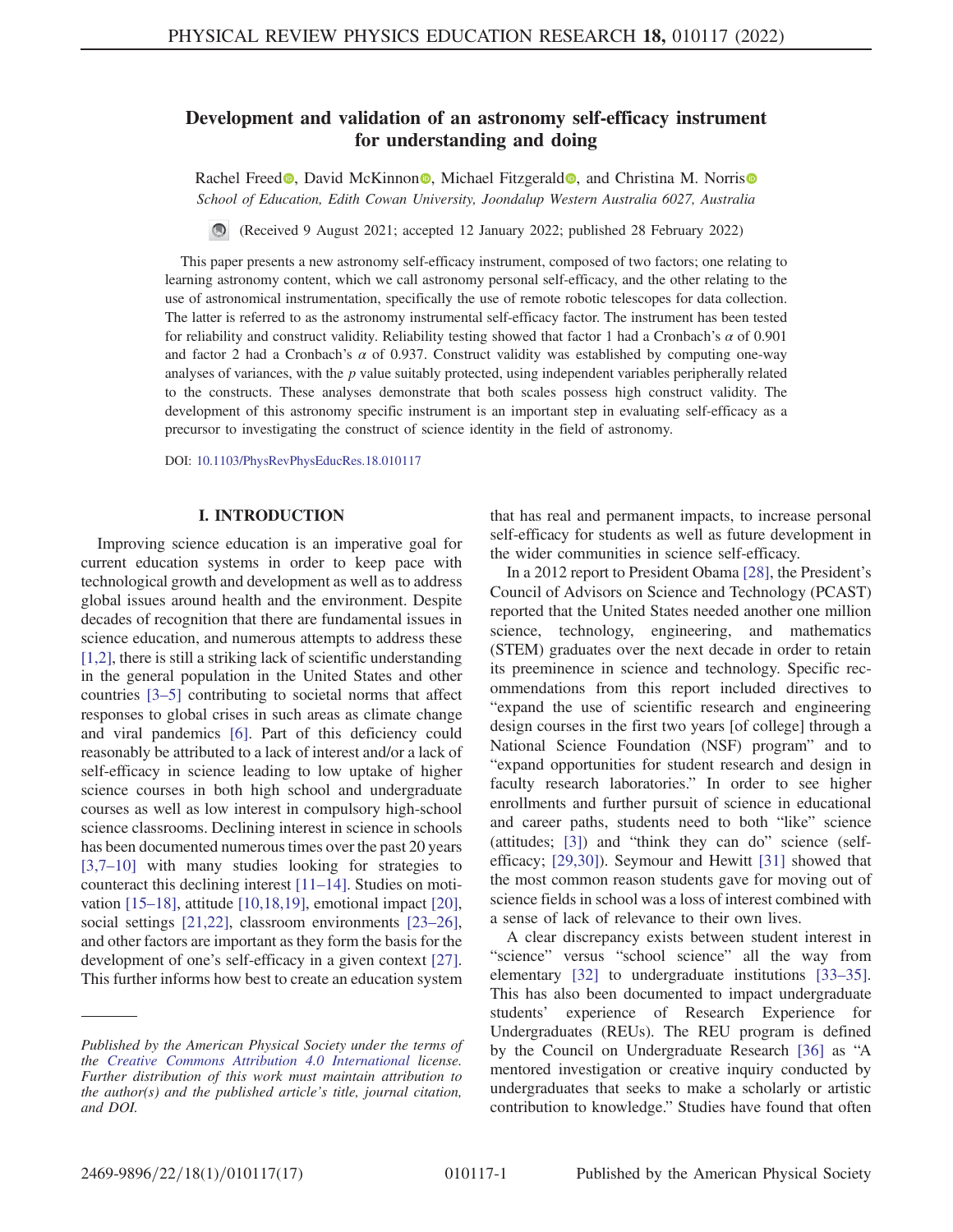the students expect the research experience to be like their college laboratory experience [\[37,](#page-14-15)[38](#page-14-16)]. Early scientific research experiences, or experiences with research instrumentation, have been shown to increase students' science self-efficacy as well as their science identity [[39](#page-14-17)–[41\]](#page-14-18) and help retain students in undergraduate science courses [\[42](#page-14-19)–[44\]](#page-14-20). Self-efficacy is also a key mediator in identity development [\[39\]](#page-14-17) and therefore this study developed a specific indicator for astronomy self-efficacy in both knowledge and user instrumentation.

## II. THEORETICAL FRAMEWORK

It is a well-established finding in the education literature that self-efficacy leads to course persistence [[20](#page-14-1),[45](#page-14-21),[46](#page-14-22)]. It can also have a positive effect on conceptual change [[47](#page-14-23)]. For instance, two of the four facets of motivation for learning in the cognitive reconstruction of knowledge model [[48](#page-14-24)] include high self-efficacy within the domain of personal relevance and the social context of learning. Carlone and Johnson [\[49\]](#page-14-25) discuss the dimensions as a juxtaposition of one's own beliefs and influence from others, as well as one's competency in their performance as drivers for science identity. Similarly, these beliefs and competencies are strongly reflected in Bandura's framework of self-efficacy.

#### A. Self-efficacy

The notion of self-efficacy is constructed on the two latent factors of personal self-efficacy beliefs and outcome expectancies [\[29,](#page-14-8)[50](#page-15-0)]. Bandura's self-efficacy framework [\[29\]](#page-14-8) describes strong relationships between various factors that interact and influence each other. These are explained through social cognitive theory where mastery experiences, vicarious learning experiences, social persuasion experiences, and personal physiological states interact. Sawtelle et al. [\[51\]](#page-15-1) found that mastery experiences are more important predictors of success in introductory physics courses for men than for women. For women, the vicarious learning experiences were greater predictors of success. The notion of the development of one's self-efficacy is context specific, and therefore would be evident under various circumstances [\[52,](#page-15-2)[53\]](#page-15-3). In this study the context is participation in astronomy programs, which may or may not use telescopic instrumentation. Therefore, these programs provide an avenue for mastery and vicarious learning, and as they are based on teamwork would also have the potential to provide the verbal and social persuasion factors of self-efficacy. Bandura [\[27\]](#page-14-6) stressed the importance of mastery experiences "because they provide the most authentic evidence of whether one can muster whatever it takes to succeed" (p. 80). Furthermore, research into teaching self-efficacy has also shown that emotional arousal is an important factor to allow deep engagement with the subject material [[54](#page-15-4),[55](#page-15-5)]. As such, the design and

tutelage of a program is paramount in influencing a positive outcome of increased self-efficacy to the future use of the learned material [[56](#page-15-6)]. There is a strong mismatch between science as taught in a content-focused course and what it means to "do science" in real life. This mismatch can influence identity development in a negative manner [[57](#page-15-7)–[60](#page-15-8)]. As Robnett et al. [\[41](#page-14-18)] found in their longitudinal study of 251 college students, greater levels of research experience predicted higher levels of science identity, which was mediated by an increase in self-efficacy in science.

#### B. Science identity

Identity can be defined as the collection of self-views that result from participation in activities and membership within a particular community [\[61\]](#page-15-9). Science identity involves the desire to be a "science type person" as well as socialization into the norms and discourse of science [\[62\]](#page-15-10). A student's science identity is an important precursor of competence beliefs [\[63,](#page-15-11)[64\]](#page-15-12). Interest is thought by some to be a primary driver of science identity [\[65](#page-15-13)] and recently Colantonio et al. [\[66\]](#page-15-14) described an astronomy identity framework with the four dimensions of interest, utility value, confidence, and conceptual knowledge. Applying structural equation modeling they found that interest in astronomy in middle school students has a greater effect on identity for girls than for boys and that the effect on boys was mediated through utility value. Additionally, they found that interest in astronomy, perceived utility, and identity decrease significantly with increase in grade level. Hazari and colleagues [\[67\]](#page-15-15) found that physics identity in secondary students was exemplified through the use of the four dimensions of recognition, interest, performance, and competence. They found the development of identity is through the complex interplay of one's ability to identify self-defining characteristics and experiences, define shared experiences with others and then place these within a specific context. These contexts are strongly influenced by one's own expectations and perceptions and thus aspects of one's identity will be shaped by their own sense of self in both positive and negative ways. Again, this "sense of self" influences the construct of self-efficacy.

Identity is also key in determining retention in college STEM pathways [\[40\]](#page-14-26). Lopatto [\[68\]](#page-15-16) showed through surveys given to college students and again nine months later, that participation in science research experiences increases the chance that students will persevere in a science education and career pathway. Having students use the same equipment and techniques as professional astronomers can provide authenticity for students as they are participating within a larger community of practice [\[69\]](#page-15-17). As students gain a sense of ownership over their data and images, they begin to see themselves authentically participating in scientific research and discourse within the larger scientific community [\[70\]](#page-15-18), which enhances their own sense of identity as a scientist.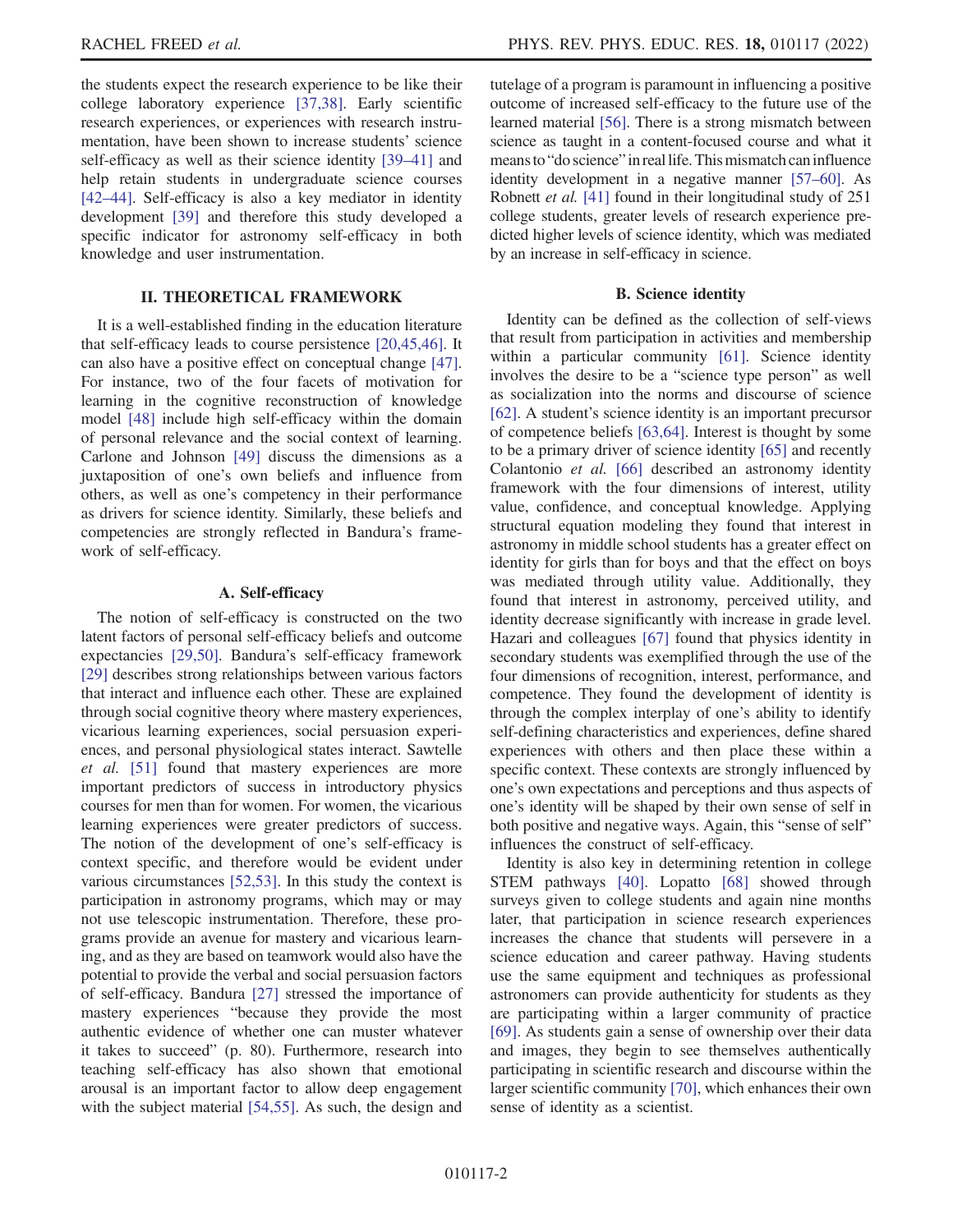Astronomical images using telescopes provides vital scientific information for the development of space exploration and furthering knowledge. Research into the influence of incorporating art and imagery [\[71](#page-15-19)[,72\]](#page-15-20) to improve girls' science engagement demonstrates the importance for the use of astronomical imaging technologies to increase the future success of women in astronomy. A potential significant outcome in the study of the impact of telescope use is improving access for women and minorities to the STEM pipeline [\[15](#page-13-9)[,21,](#page-14-2)[22](#page-14-3),[73](#page-15-21)–[77\]](#page-15-22). Furthermore, empirical investigations suggest that the culture of science, which tends to be exclusionary of women and their needs [[78](#page-15-23)] is a potential cause of the gender gap in science performance, which first develops during the middle-school years. For secondary students, explicit discussion of the underrepresentation of women in physics positively impacted physics identity for female students. As one might expect, it had no impact on male students' physics identity [[67](#page-15-15)]. Research shows the importance of having female role models in influencing STEM pathways for girls [[79](#page-15-24),[80](#page-15-25)]. Furthermore, it has been found that lack of female role models and identity for women as scientists is a likely cause for the decline in motivation to pursue science [\[81](#page-15-26)[,82\]](#page-15-27). Gonsalves [\[83\]](#page-15-28) has reported on the lack of access to resources in physics and astronomy for women compared with men in both highly developed and less developed countries [[84](#page-15-29)]. While women make up 35% of astronomy and astrophysics doctoral program enrollments, they make up only 19% of the faculty positions in the United States with no change in this percentage between the 2010 and 2014 surveys [\[84](#page-15-29)[,85\]](#page-15-30). As reported by Barthelemy *et al.* [\[86\]](#page-16-0), sexism and gender microaggressions are part of the cultural environment in physics that may discourage women from participating in physics and astronomy. It would be conceivable that the use of remote telescopes removes the observer from direct interaction with a telescope operator, thereby decreasing opportunities for stereotype threat and microaggressions and could help close the gender gap. Involving young women in astronomy research also helps to transform their identities as scientists and so provides an influence in their pursuit of STEM fields [[83\]](#page-15-28). Hazari et al. [[67](#page-15-15)] found that the strongest predictor of physics identity among career outcome expectation variables was a desire to pursue an intrinsically fulfilling career. They referred to this finding as a "fundamental imbalance" whereby those who come from circumstances that afford them knowledge-based motivation may opt into physics whereas those who are underrepresented often have socioeconomic motivation to pursue other pathways. Large-scale access to remote telescopes in large introductory astronomy classes or online courses has the potential to remove such negative influences for those underrepresented in astronomy. Given the desirability of developing a strong sense of science identity in such populations and the relationship between it and

self-efficacy, an important first step is to develop a reliable and valid way of measuring self-efficacy.

## III. BACKGROUND

While there have been self-efficacy instruments for science teaching [[20](#page-14-1)] and astronomy teaching in particular [87](#page-16-1)[\]](#page-16-1), there are no self-efficacy focused instruments for "understanding" and "doing" astronomy for students. As self-efficacy is domain specific, developing a self-efficacy instrument to measure potential changes in instrumental and astronomical self-efficacy is needed. There is a general science self-efficacy factor in the Astronomy and Science Student Attitudes instrument [[49](#page-14-25)] but no astronomy specific factor. Bailey et al. [[88](#page-16-2)] used a five item self-efficacy instrument focused on stars and found that the greatest knowledge gains measured by the Star Properties Concept Inventory (SPCI) were related to the measured increase in self-efficacy for specific course tasks focused on learning about stars. However, there are no known self-efficacy instruments specific to general astronomy and telescope use that have been robustly validated. In general, astronomy self-efficacy has not been extensively studied.

Part of the motivation for the construction of this instrument is to probe the effect that research experiences have on participants self-efficacy for *understanding* and doing astronomy. With the recent expansion in interest in teacher research experiences [[89](#page-16-3),[90](#page-16-4)] and undergraduate research experiences [\[35,](#page-14-13)[37](#page-14-15),[89](#page-16-3)] it is crucial to understand the impacts of these programs and, which components are creating positive impacts. Wooten et al. [[91](#page-16-5)] provide a pathway diagram, adapted from Corwin et al. [[92](#page-16-6)], that presents a complex, hypothetical, flow of how, in particular, undergraduate research experiences can influence students in the short, medium and long term. This research is particularly interested in the medium and long-term outcomes, summarized in Fig. [1.](#page-4-0) As one of the key elements of the model is self-efficacy, it is necessary to have a robust validated instrument able to probe this construct.

In the context of high school, undergraduate, and teacher research experiences in astronomy, the most relevant research technology that is likely to be used is either a robotic, or remotely accessible, telescope or data that has been previously collected by such a telescope. In the context of this study, the use of this technology was of particular interest as the sample was drawn from courses that utilize these technologies. Hence the focus was on astronomy self-efficacy in general and self-efficacy in the use of the astronomical technology, robotic telescopes. The other area that would likely be used is data mining in the field commonly termed "big data," such as that used in the NASA/IPAC Teacher Archive Research Program (NITARP) [\[49](#page-14-25)[,93](#page-16-7)[,94\]](#page-16-8). As the population sample did not interact with big data, a self-efficacy scale for this technology was not attempted but this is an area that will likely benefit from a self-efficacy scale in the future.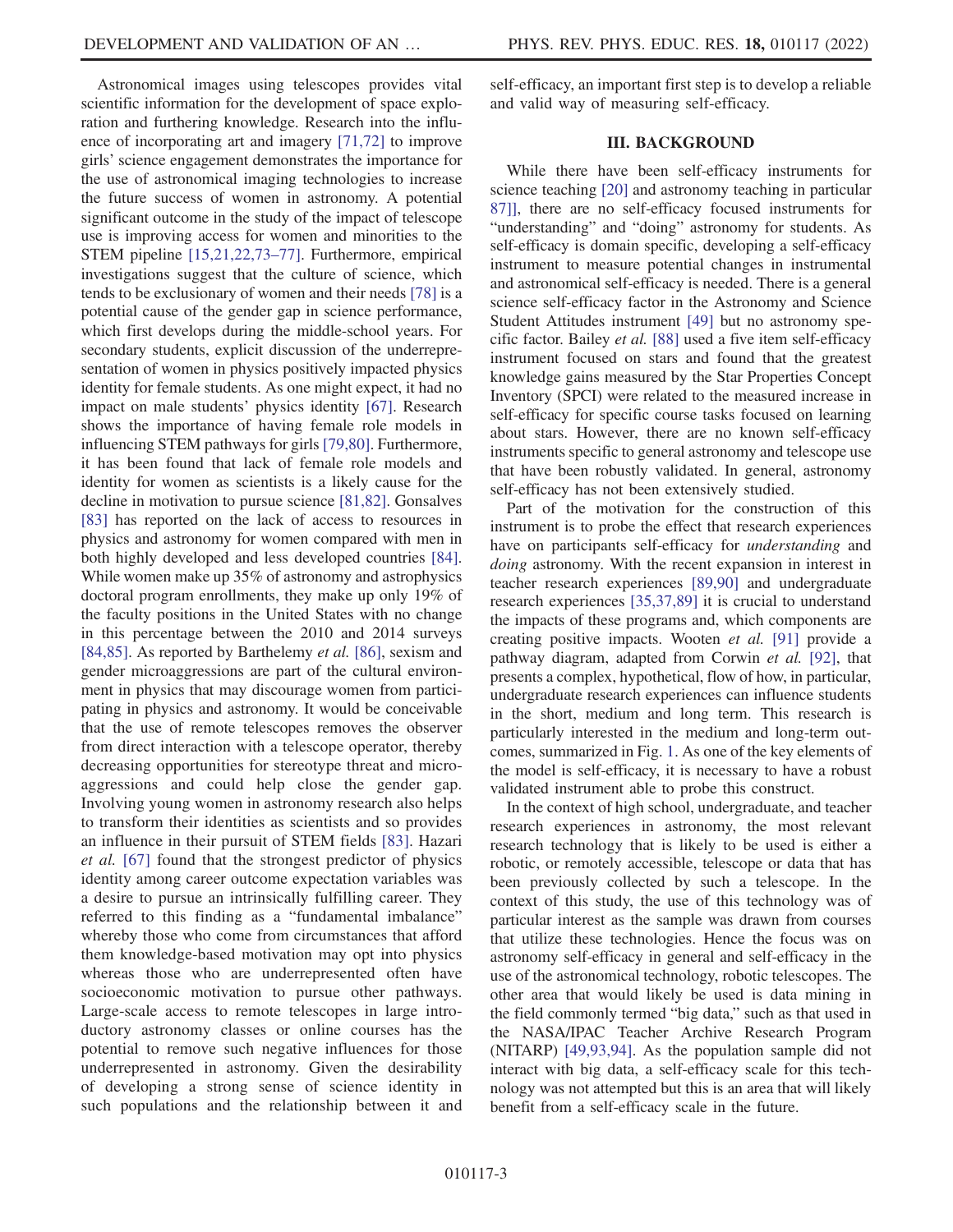<span id="page-4-0"></span>

FIG. 1. Diagram of how research experience inputs influence medium- and long-term outcomes for students. Increased self-efficacy leads to enhanced science identity, persistence in science, and increased STEM career choices.

With the general shift towards online courses, as well as public health crises mandating online learning, it could be argued that there is an even greater need for studies involving remote tools for learning in addition to remote teaching pedagogies. With the rapid growth of remote telescope technology and programs for students to use this technology [\[95](#page-16-9)[,96\]](#page-16-10), understanding the impact of these on student outcomes is important. It is a professionally shared, but as yet not robustly tested, opinion that using a researchgrade telescope during a course improves students' selfefficacy and makes them feel like they "can do" astronomy [\[44](#page-14-20)[,97](#page-16-11),[98](#page-16-12)] albeit when executed with careful focus on quality educational design [[99](#page-16-13)]. Promising initial work has shown a correlation between self-efficacy and positive attitudes in robotic telescope undergraduate courses [[43](#page-14-27)], however, positive shifts at the high school level have so far not been measured [\[100](#page-16-14)]. It is not yet clear, mainly due to a lack of explicit studies with robust instrumentation, the extent to which attitudes shift in such courses. Attitudes to astronomy, in contrast to self-efficacy, are likely to be a more difficult construct to shift, having been built up over a significant length of time over numerous experiences in an individual's life course, than more amenable constructs such as self-efficacy or content knowledge. Research on attitudes using the "Survey of Attitudes towards Astronomy" (ATA) [[101\]](#page-16-15) have shown a resistance to change [[102](#page-16-16),[103\]](#page-16-17).

## IV. STUDY CONTEXT

Throughout the United States and the rest of the world, astronomy programs are expanding significantly as evidenced by the growing participation in the Las Cumbres Observatory Global Sky Partners Program [[104](#page-16-18)], as well as the increased global participation both in the Our Solar Siblings astronomy research courses [[99](#page-16-13)] and the Institute for Student Astronomical Research seminars [\[105](#page-16-19)]. Astronomy courses are known to play the dual critical roles of being both a "gateway" science [[106](#page-16-20)] and often the last science course that undergraduate students experience in their academic careers [[107\]](#page-16-21). Given the focus in the literature and the importance of developing the precursor feelings of self-efficacy in the development of science identity, the specific aim of this work is to provide a new self-efficacy instrument targeted to measure the impact of astronomy programs. This allows for refinement to the designs of astronomy programs that incorporate the use of robotic telescopes. The research question at the heart of this study investigates the validity and reliability of an instrument that probes both astronomy personal self-efficacy and instrumental (the use of telescope technologies) selfefficacy as a precursor to developing science identity.

## V. METHODS

#### A. Instrument development

In conducting the literature review of self-efficacy surveys in science education, we uncovered a number of STEM-related self-efficacy surveys [\[108](#page-16-22)–[110](#page-16-23)], but none of these were specific to the use of robotic telescopes. Following Bandura's Guide to Constructing Self-Efficacy Scales, [\[30\]](#page-14-9) the authors used the basis of a widely used, validated, and reliable survey known as the Science Teaching Efficacy Belief Instrument (STEBI) [[23](#page-14-4),[111](#page-16-24)[,112](#page-16-25)]. The STEBI-A and STEBI-B instruments involve two constructs, Personal Science Teaching Efficacy, and Science Teaching Outcomes Efficacy, which are based on a conceptual understanding of one's own capabilities and, the use of these in future teaching practices to affect students' learning. Using these broad general constructs as a guide, we developed new items that related to students' efficacy in relation to their astronomical content knowledge and to their perceived self-efficacy in being able to learn how to use the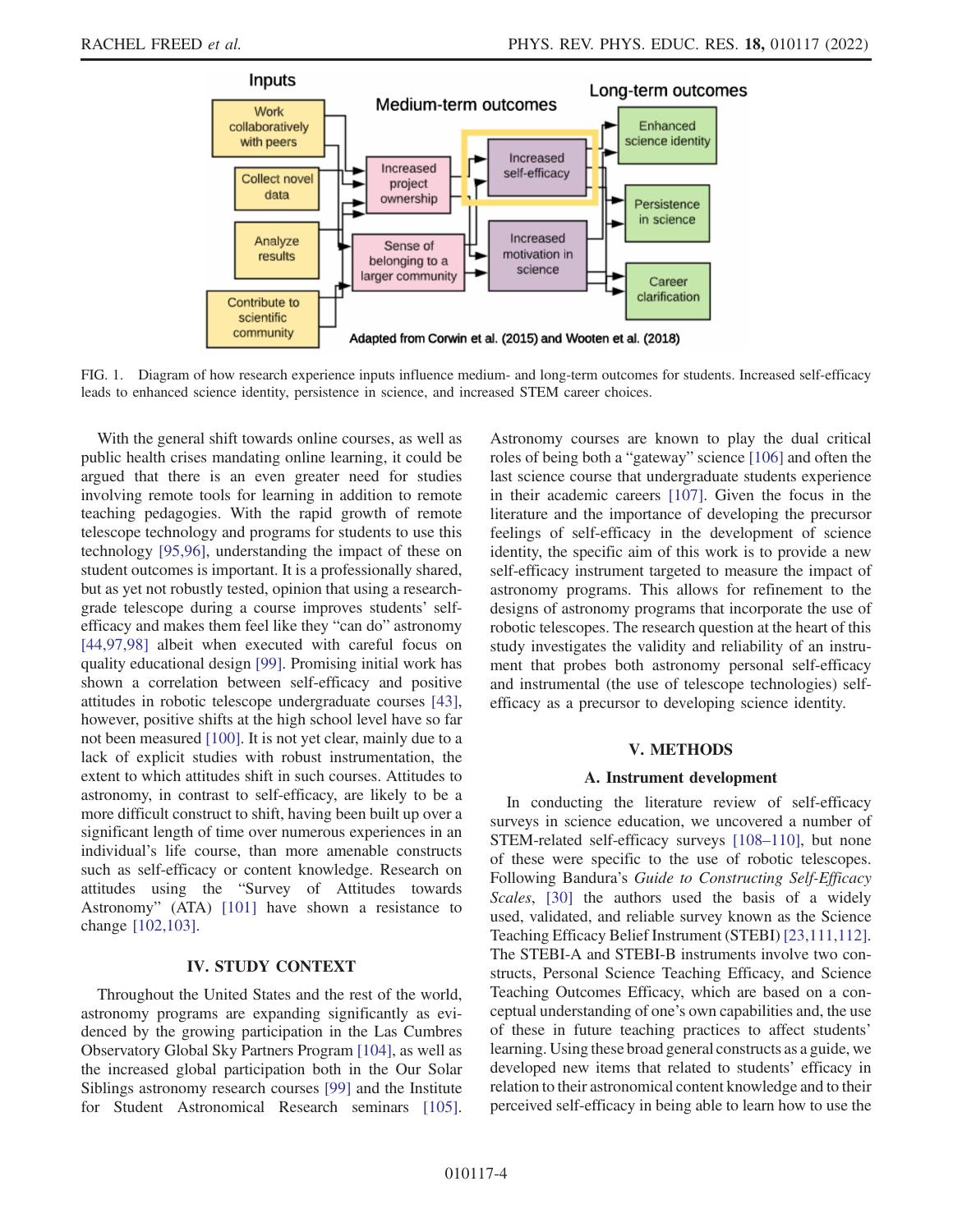instrumentation associated with using online robotic telescopes and associated instrumentation. Thus, we developed a survey containing 27 new items theorized to probe these two aspects of "astronomy self-efficacy." Moreover, unlike the original STEBI instruments, we employed an 11-point Likert scale of  $0 =$  Strongly Disagree to  $10 =$  Strongly Agree as recommended by Bandura [[30](#page-14-9)].

The goal was to use the constructs of one's personal astronomy conceptual understanding (the personal aspect) as a basis for the use of telescopic equipment to collect and analyze data (the outcomes). These new items are based on both basic astronomy course content and associated research on the use of robotic telescopes in education [\[113](#page-16-26)–[115](#page-17-0)]. Data collection involved using SurveyGizmo where the survey was distributed to four undergraduate astronomy classes at the University of North Carolina, Chapel Hill in early November 2018.

## B. Data collection

Two cohorts of students (cohort A and cohort B) undertook the survey. Cohort A comprised 252 students one month into a semester-long astronomy course involving the use of robotic telescopes. Cohort B comprised 72 students who were undertaking a regular semester-long astronomy course that did not involve the use of robotic telescopes. We used cohort B as a comparison group to test the factor of the "doing" aspect of self-efficacy. Instructors allowed students to complete the surveys in class.

We examined the raw data from both cohorts to eliminate any cases with a semblance of pattern marking. In addition, we removed students from cohort B who reported having used telescopes in the past as these could invalidate the assumption that this group had not used this form of instrumentation. This left a dataset of 243 usable responses from the lab group and 58 from the nonlab group.

#### 1. Overview of statistical procedures

<span id="page-5-1"></span>We employed the Statistical Package for the Social Sciences (SPSS; v26) to compute both an exploratory factor analysis (EFA) on the data obtained from cohorts A and B and also reliability analyses on the suggested interpretable factors. In addition, we computed the Cronbach's  $\alpha$  for each of the groups both individually, that is, for those who had used, and those who had not used, a robotic telescope, and collectively to establish the internal consistency of responses to the items in the potential scales. Before computing the construct validity analyses of the potential scales identified by the previous two processes, we extracted a random sample of 58 cases from cohort A to match the  $N$  of cohort B. Although one-way analyses of variance (ANOVA) is a robust statistical procedure for different group sizes, we wished to avoid any biases that could be otherwise controlled. This "balanced" dataset yielded an  $N = 116$  cases on which we computed two

<span id="page-5-0"></span>

FIG. 2. Scree plot of eigenvalues.

one-way ANOVAs to establish the degree of difference for the two potential scales.

#### C. Exploratory factor analysis

We computed the EFA using SPSS v26 [\[116\]](#page-17-1) for all 324 cases from both cohort A and cohort B. The Kaiser-Meyer-Olkin (KMO) test for sampling adequacy and Bartlett's test of sphericity were computed yielding a KMO of 0.926, which indicates an adequate sample size relative to the number of test items. Bartlett's test of sphericity, based on the Chi-squared value of 5680, can reject the null hypothesis that there is no factor structure among items,  $p \ll 0.0001$ . We employed a principal components extraction with oblimin rotation because we hypothesized that the factors of interest would likely be correlated.

#### VI. RESULTS

The initial factor solution displayed five (5) potential factors with eigenvalues greater than 1 explaining 67% of the variance. The scree plot shown in Fig. [2](#page-5-0) clearly indicates one main factor, with an eigenvalue of 9.823 which is responsible for 36% of the variance. The abrupt change in the gradient of the scree plot at component 3 suggests that it would be useful to explore a two-, three-, and four-factor solutions [[117](#page-17-2)–[120](#page-17-3)].

The unconstrained factor analysis suggesting five factors produced problems in interpretation. For example, components 3, 4, and 5 showed loadings scattered across multiple components. This tends to indicate that they do not exist as separate constructs. Detailed inspection of the pattern matrix indicated that there appeared to be only two factors at play. Subsequent computations were done constraining the number of factors to 2, 3, and 4.

The computation constraining the analysis to two components yielded clearly interpretable factors. Factor 1, with an eigenvalue of 9.823 is responsible for 36.38% of the variance. Factor 2, with an eigenvalue of 4.389 is responsible for a further 16.256% of the variance. Table [I](#page-6-0) shows the output for the two-factor solution. Table [I](#page-6-0) indicates that both factors are negatively correlated. The correlation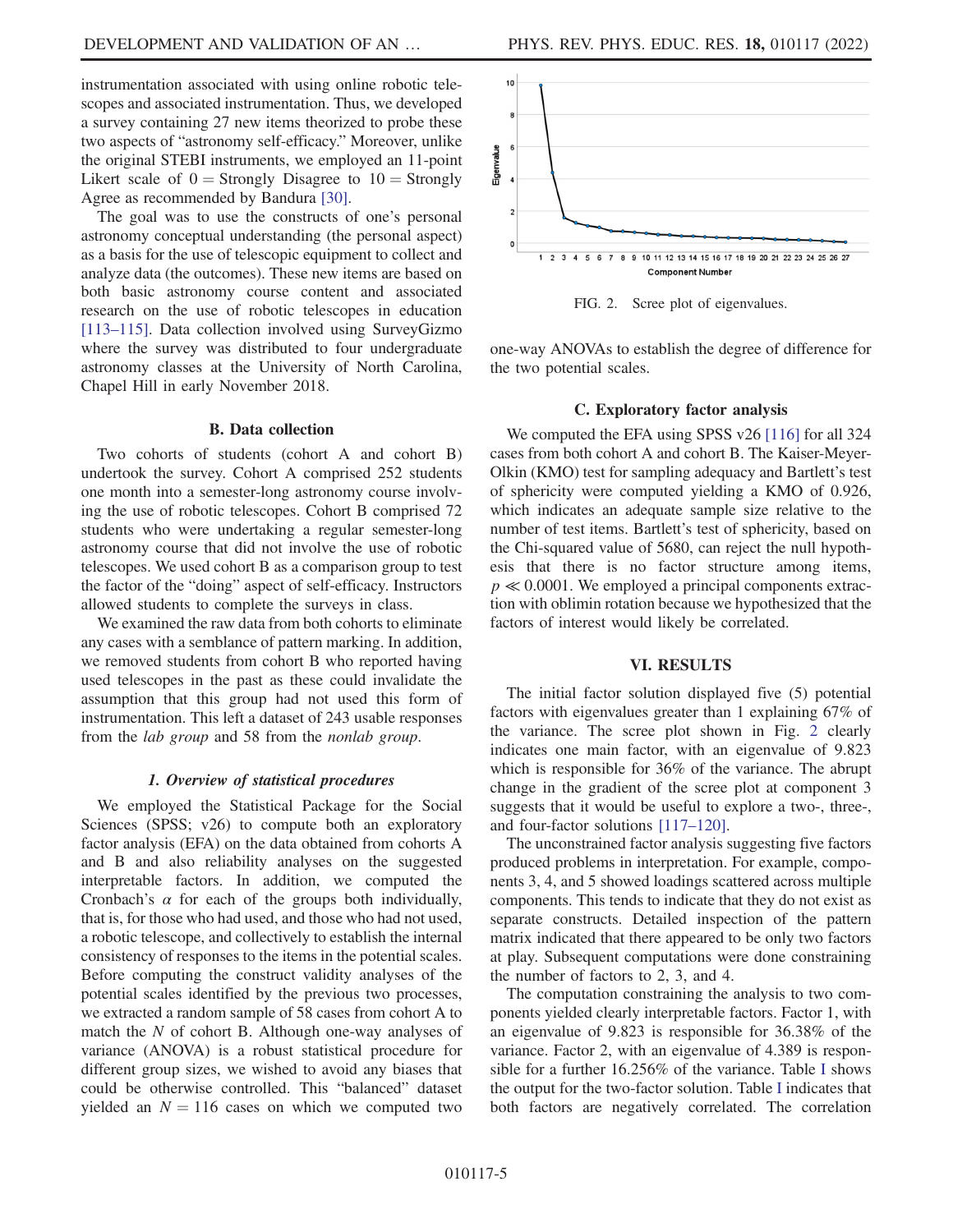#### <span id="page-6-0"></span>TABLE I. Pattern matrix from principal component analysis constrained to two factors.

|                                                                                                                         |              | Component      |
|-------------------------------------------------------------------------------------------------------------------------|--------------|----------------|
| Pattern matrix <sup>a</sup>                                                                                             | $\mathbf{1}$ | $\overline{2}$ |
| Q5 After I finish this course, I feel that I can succeed if I take the next level of astronomy class                    | 0.835        |                |
| Q6 I can explain how spectroscopy works                                                                                 | 0.768        |                |
| Q1 I can do astronomy                                                                                                   | 0.768        |                |
| Q8 Most astronomy concepts are easy to learn                                                                            | 0.742        |                |
| Q9 I can explain why stars are different colors and brightnesses                                                        | 0.736        |                |
| Q10 I feel that I can, with relative accuracy, visualize the universe at all different scales                           | 0.701        |                |
| Q15 I can do the math needed in an introductory astronomy course                                                        | 0.680        |                |
| Q4 I can explain how eclipses occur                                                                                     | 0.674        |                |
| Q17 I would be able to use parallax measurements of objects within our solar system to measure the<br>astronomical unit | 0.668        |                |
| Q11 I have a good grasp of what objects exist within and around our galaxy                                              | 0.665        |                |
| Q12 The current scientific model of the origin and evolution of the universe is clear to me                             | 0.665        |                |
| Q2 I can explain how the length of the day changes with latitude                                                        | 0.659        |                |
| Q18 I can learn math well enough to be an astronomy major                                                               | 0.641        |                |
| Q7 Astronomers have a solid grasp of space and time                                                                     |              |                |
| Q25 I can show someone how to request an image from a remote telescope using an online portal                           |              | $-0.965$       |
| Q24 Selecting different filters for a remote telescope observation is easy                                              |              | $-0.955$       |
| Q23 I am able to request telescope images through a web-based portal                                                    |              | $-0.940$       |
| Q26 I know how to use remote telescopes                                                                                 |              | $-0.900$       |
| Q21 Adjusting the brightness and contrast levels in astronomical images is straightforward                              |              | $-0.845$       |
| Q27 I can learn how to use a remote telescope                                                                           |              | $-0.738$       |
| Q22 I could identify objects that are moving across the sky by examining a series of astronomical images                |              | $-0.693$       |
| Q16 Given appropriate information about standard candles (RR Lyrae, Cepheids or Type 1a Supernovae),                    |              | $-0.654$       |
| I can calculate their distance                                                                                          |              |                |
| Q14 I can measure angles between objects in astronomical images                                                         | 0.362        | $-0.620$       |
| Q13 I can distinguish between a globular cluster and galaxy in a telescope image                                        |              | $-0.524$       |
| Q20 Astronomers know how to use telescopes to take images of galaxies and nebula                                        |              |                |
| Q19 Astronomers need to be able to do complex math                                                                      |              |                |
| Q3 Explaining how variable stars change brightness over time is really challenging                                      |              |                |
|                                                                                                                         |              |                |

Extraction method: Principal component analysis.

Rotation method: Oblimin with Kaiser normalization.

Rotation converged in seven iterations.

coefficient of these two factors is −0.264. This negative correlation is likely since students' experience of robotic telescope systems is very limited while, conversely, they have likely experienced astronomy courses during their studies at school.

## A. Factor interpretation

Factor 1 appears to be related to the construct of Astronomy Personal Self-Efficacy (APSE). Table [II](#page-6-1) shows

<span id="page-6-1"></span>TABLE II. The three highest loading items contributing to factor 1.

| APSE item                                                                                            | EFA   |
|------------------------------------------------------------------------------------------------------|-------|
| After I finish this course, I feel that I can succeed<br>if I take the next level of astronomy class | 0.835 |
| I can explain how spectroscopy works                                                                 | 0.768 |
| I can do astronomy                                                                                   | 0.768 |

the three highest loading items together with their loading values. The items in this APSE factor all relate to identifying personally with understanding astronomy and astronomy concepts.

Factor 2 appears to be related to a construct of an instrumental component of self-efficacy. Table [III](#page-6-2) shows the three most heavily loading items in relation to using a telescope through an online portal. This factor relates to

<span id="page-6-2"></span>TABLE III. The three highest loading questions contributing to factor 2.

| ISE item                                                                                     | EFA      |
|----------------------------------------------------------------------------------------------|----------|
| I can show someone how to request an image<br>from a remote telescope using an online portal | $-0.965$ |
| Selecting different filters for a remote telescope<br>observation is easy                    | $-0.955$ |
| I am able to request telescope images through<br>a web-based portal                          | $-0.940$ |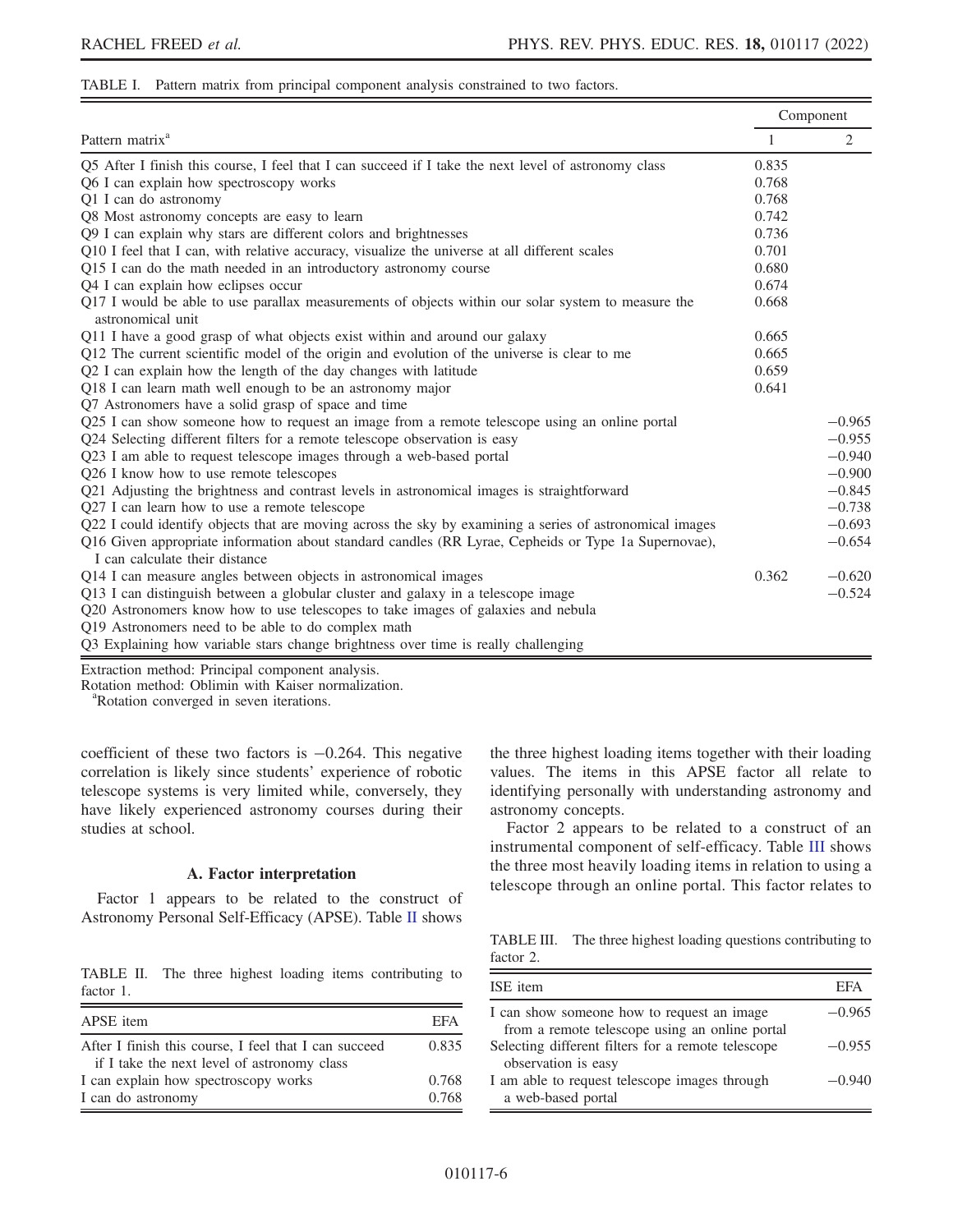|                        | Scale       | Cronbach's $\alpha$ | $F$ test            | <i>p</i> value | Tukey index |
|------------------------|-------------|---------------------|---------------------|----------------|-------------|
| Cohort A $N = 243$     | <b>APSE</b> | 0.881               | $F(1, 242) = 0.008$ | $p = 0.930$    | 0.986       |
|                        | ISE         | 0.929               | $F(1, 242) = 1.219$ | $p = 0.270$    | 1.287       |
| Cohort B $N = 58$      | <b>APSE</b> | 0.814               | $F(1,57) = 0.775$   | $p = 0.379$    | 1.221       |
|                        | ISE         | 0.814               | $F(1, 57) = 0.406$  | $p = 0.524$    | 1.190       |
| Cohort $A + B N = 301$ | <b>APSE</b> | 0.896               | $F(1,300) = 0.012$  | $p = 0.913$    | 0.985       |
|                        | ISE         | 0.942               | $F(1,300) = 0.230$  | $p = 0.631$    | 1.150       |

<span id="page-7-0"></span>TABLE IV. Reliability statistics for the individual and combined cohorts.

how students feel about their adequacy to deal with the instrumentation aspects of using a robotic telescope in an online fashion. The items in this Instrumental Self-Efficacy (ISE) factor are more focused on one's perceived ability to interact with the remote telescopes and astronomical images leading to the doing aspect of self-efficacy.

#### B. Reliability analyses

Consistent with the principle of parsimony, we explored reducing the number of items to which participants would have to react. Rather than responding to all 27 items in the survey, it is better for respondents to respond to fewer items in a highly consistent fashion on each of the potential scales. We computed reliability analyses for the items in each of the potential scales supplied by each of the two cohorts separately since the response data were likely to differ given that one cohort had used robotic telescopes in their course and the other had not. We employed the following criteria when we assessed the reliability of the items in the two scales:

- 1. Cronbach's  $\alpha$  had to be high for the scale  $(>0.7)$ ; and,
- 2. Tukey's test of additivity had to be close to 1 so that the individual item response scores (0 to 10) could be added to produce a scale.

Table [IV](#page-7-0) presents the outcomes of the reliability analyses computed both separately for each cohort and for both together. The table shows Cronbach's  $\alpha$ , the results of the test for additivity and the Tukey index to which responses should be raised in order to achieve additivity of the individual item scores. This last statistic should be close to "1" if the responses are to be added. Otherwise, mathematical transformations are required. Previous experience as a "rule of thumb" accompanied by modeling has taught the current researchers that the range of acceptable values is 0.7 < Tukey index <1.3. Given that the EFA indicated 13 items could potentially be included in the scale, items were successively eliminated but still met the above two criteria.

Table [IV](#page-7-0) shows that for the APSE potential scale for both cohorts in which eight items are employed, Cronbach's  $\alpha$  is 0.896 with a nonsignificant test of additivity  $[F(1, 300) = 0.012, p = 0.913]$  and a Tukey's estimate of power to achieve additivity  $= 0.985$ . Table [IV](#page-7-0)

also shows the extent to which these statistics are also acceptable for the two cohorts of students separately.

Table [IV](#page-7-0) shows that for the ISE potential scale comprising five items for both cohorts possess a Cronbach's  $\alpha = 0.942$  and a nonsignificant test of additivity  $[F(1, 300) = 0.230, p = 0.631]$  with a Tukey's estimate of the index to achieve additivity  $= 1.150$ . Table [IV](#page-7-0) also shows the extent to which these statistics are acceptable for the two cohorts of students computed separately.

These statistics for both potential scales for the entire group of respondents indicate that the raw item scores can be simply added together to produce a scale score with a high degree of internal consistency. Moreover, Table [IV](#page-7-0) also shows that the potential scales for the separate cohorts of students A and B who had, respectively, used and not used robotic telescopes, also behave well in terms of reliability and additivity. We used SPSS to compute scale scores for these two factors by simply adding the relevant individual item scores together to produce a total with the range of scores for APSE being 0 to 80 and the range for ISE being 0 to 50.

#### C. Construct validity analyses

We tested these two scales to see if they measure what we hypothesized them to measure. We explored the construct validity of the scales using items as independent variables that did not load onto either of the factors. To do this, several one-way ANOVA were computed. Given that the researchers computed four separate univariate computations, the  $p$  value was modified using a full Bonferroni protection, that is, the  $p$  value of 0.05 was divided by 4 and had to be less than 0.0125 to be recognized as potentially significant. When more than two groups were present in the IV, post hoc multiple comparisons with Student-Newman-Keuls protection  $[121]$  $[121]$  of the p value were computed to examine further the extent to which the hypotheses appeared to be consistent with expectation. We give a full explanation of this multiple-comparisons procedure in the context of interpreting the output in the next section.

## 1. Testing the construct validity of the Astronomical Personal Self-Efficacy scale

We hypothesized that those who have a higher sense of APSE would be more likely to strongly agree or agree with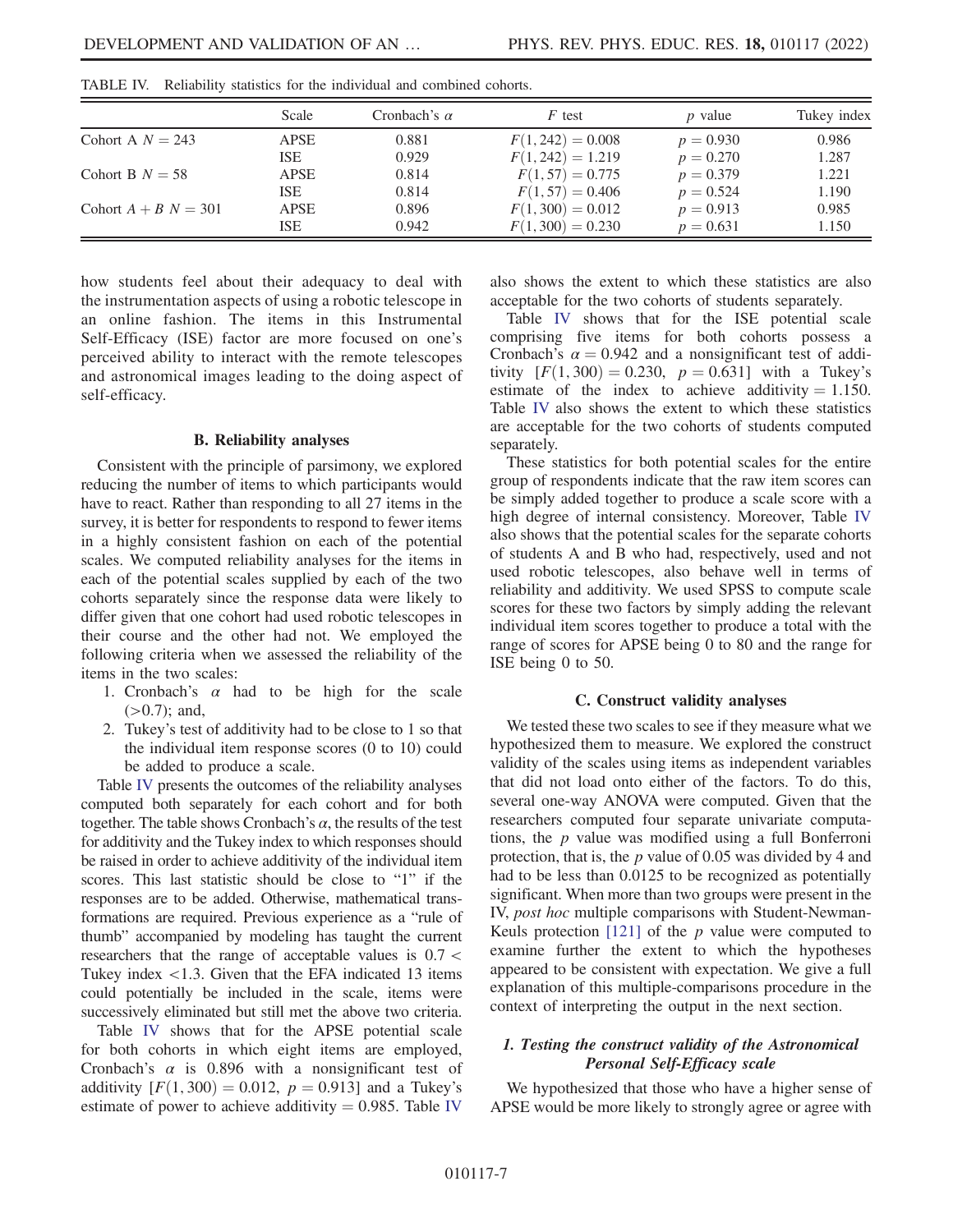| APSE                             |    |                            |                             |        |        |        |  |  |  |
|----------------------------------|----|----------------------------|-----------------------------|--------|--------|--------|--|--|--|
|                                  |    | Subset for $\alpha = 0.05$ |                             |        |        |        |  |  |  |
| I can explain how eclipses occur | N  |                            | $\mathcal{D}_{\mathcal{L}}$ | 3      | 4      |        |  |  |  |
| 0 Very strongly disagree         | 3  | 7.333                      |                             |        |        |        |  |  |  |
|                                  | 4  | 11.500                     |                             |        |        |        |  |  |  |
| $\overline{2}$                   |    | 20.800                     | 20,800                      |        |        |        |  |  |  |
| 3                                | 10 | 22.400                     | 22.400                      |        |        |        |  |  |  |
| $\overline{4}$                   |    |                            | 32.429                      | 32.429 |        |        |  |  |  |
| 5                                | 14 |                            | 36.000                      | 36.000 | 36.000 |        |  |  |  |
| 6                                | 31 |                            |                             | 42.613 | 42.613 | 42.613 |  |  |  |
| 7                                | 35 |                            |                             | 46.657 | 46.657 | 46.657 |  |  |  |
| 8                                | 50 |                            |                             |        | 49.440 | 49.440 |  |  |  |
| 9                                | 48 |                            |                             |        | 51.229 | 51.229 |  |  |  |
| 10 Very strongly agree           | 94 |                            |                             |        |        | 54.564 |  |  |  |
| Significance                     |    | 0.056                      | 0.053                       | 0.080  | 0.079  | 0.262  |  |  |  |

<span id="page-8-0"></span>TABLE V. Multiple comparisons using SNK for homogeneous subgroups of APSE based on the item indicated. Note that means for groups in homogeneous subsets are displayed.

the statement that "I can explain how eclipses occur" in comparison with those who did not possess a sense of high astronomical personal self-efficacy. The null hypothesis is thus that there is no difference in the mean scale scores of those who responded differently to the independent variable. We computed a one-way ANOVA with post hoc multiple comparisons to test this hypothesis.

Consistent with expectation, the analysis indicated there was a significant difference across the mean scale scores  $[F(10, 290) = 18.478, p \ll 0.0001]$  depending on their level of agreement or disagreement with the statement of the independent variable "I can explain how eclipses occur." This led us to reject the null hypothesis of no difference. In probing the differences between subgroups on the IV, the Student-Newman-Keuls (SNK) multiple comparisons test was employed. In any multiple comparisons examination of the differences between groups of scores, if one was to extensively check for differences amongst the 11 response groups (0 to 10) on the IV, then there would be 55 possible paired comparisons usually computed using separate t tests. However, one can no longer accept the  $p$  value of 0.05 as the level below which a difference between any two subgroups on the independent variable (IV) is significant as one might do for a single pair because the confidence level that the difference is real is very small, that is, the confidence level of a difference in any of the 55 separate univariate analyses of pairs of groups falls to  $(1-0.05)^{55}$  given that the IV has 11 response categories.

To maintain the  $p < 0.05$  for each of those multiple comparisons, one would need to drop the  $p$  level to  $0.05/55$  or  $p < 0.0009$  in order to claim that the difference between the mean scores of any two subgroups is significant. This is described as a "full Bonferroni correction." It is notoriously conservative [[122](#page-17-5)].

There are many other procedures in which the  $p$  value can be protected to guard against a type 1 error, that is, saying that there is a significant difference between the mean scores of any two subgroups when in fact there is not. These multiple-comparison protections include Duncan, Scheffé, Tukey, or Dunnets T3, etc., each with statistical assumptions that the researcher must meet. These are available in packages such as SPSS. One of these, the SNK protection is not dependent on the individual group sizes and lies in the middle of the level of conservativeness from computing multiple t tests and accepting the  $p < 0.5$ (not at all conservative and with the many dangers of multiple opportunities for making a type 1 error) through to employing a full Bonferroni correction [very conservative (i.e., a  $p < 0.05/55$ )]. With SNK the p level is protected but it is neither overly conservative nor too liberal. Table [V](#page-8-0) thus presents the output for the multiple-comparisons analysis using a SNK protection.

The results indicate a clear pattern of reduction in the mean scores of APSE corresponding with a decrease in the strength of agreement with the above statement used as the IV. Students who most strongly agree with the statement "I can explain how eclipses occur" have the highest personal self-efficacy scores (means  $=$  54.6 and 51.2 for the two highest scoring groups). The five groups that are found in this same column of Table [V](#page-8-0) indicates that the group means of those who ticked 6,7, 8, 9, or 10 are not significantly different from each other. This "Group 5" is described as a "homogeneous subset" whose mean scores do not significantly differ from each other. The  $p$  level for the differences is given at the bottom of the column, which in this case is  $p = 0.262$ . Nonetheless, the mean personal self-efficacy scores decrease as the level of agreement with the IV statement decreases.

The next homogeneous subset whose mean scores are not significantly different from each other is indicated in column 4 of the Table [V](#page-8-0) and comprises those who ticked 5, 6, 7, 8, or 9 on the IV. However, the overall mean score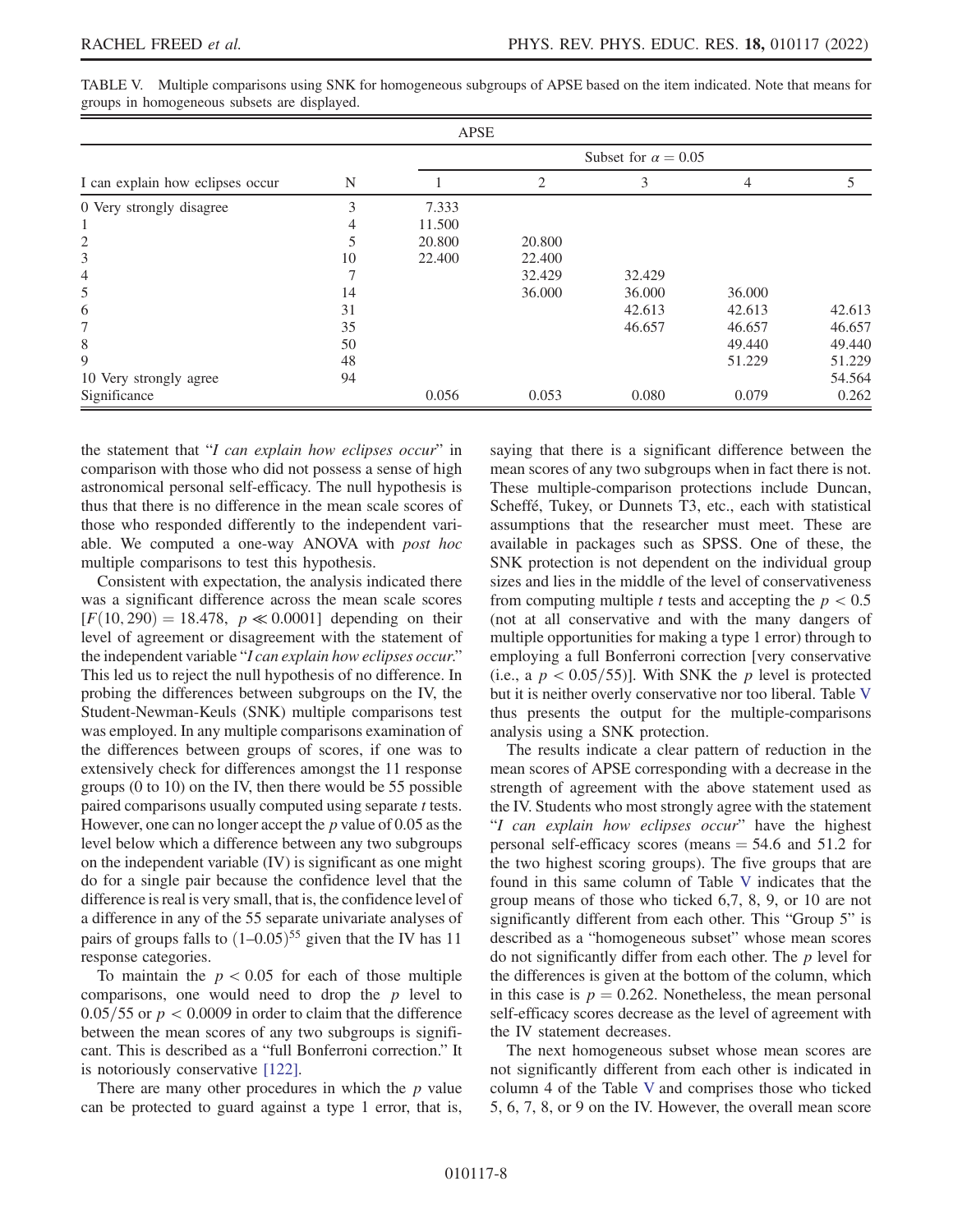| <b>ISE</b>                                                                                                  |                            |       |        |        |                |        |        |  |  |
|-------------------------------------------------------------------------------------------------------------|----------------------------|-------|--------|--------|----------------|--------|--------|--|--|
|                                                                                                             | Subset for $\alpha = 0.05$ |       |        |        |                |        |        |  |  |
| Q22 I could identify objects that are moving across the<br>sky by examining a series of astronomical images | N                          |       | 2      | 3      | $\overline{4}$ | 5      | 6      |  |  |
| $\overline{0}$                                                                                              | 6                          | 6.000 |        |        |                |        |        |  |  |
| 1                                                                                                           |                            |       | 16.857 |        |                |        |        |  |  |
| 3                                                                                                           | 10                         |       | 21.800 | 21.800 |                |        |        |  |  |
| $\overline{2}$                                                                                              | 9                          |       |        | 26.333 | 26.333         |        |        |  |  |
| 5                                                                                                           | 29                         |       |        | 29.621 | 29.621         |        |        |  |  |
| 4                                                                                                           | 18                         |       |        |        | 34.333         | 34.333 |        |  |  |
| 6                                                                                                           | 29                         |       |        |        | 35.103         | 35.103 |        |  |  |
| 7                                                                                                           | 37                         |       |        |        |                | 39.973 | 39.973 |  |  |
| 8                                                                                                           | 41                         |       |        |        |                | 42.390 | 42.390 |  |  |
| 9                                                                                                           | 41                         |       |        |        |                |        | 45.634 |  |  |
| 10                                                                                                          | 74                         |       |        |        |                |        | 48.014 |  |  |
| Significance                                                                                                |                            | 1.000 | 0.158  | 0.067  | 0.061          | 0.099  | 0.100  |  |  |

<span id="page-9-0"></span>TABLE VI. Multiple comparisons using SNK for homogeneous subgroups of ISE based on the item indicated. Note that means for groups in homogeneous subsets are displayed.

for this homogenous subset is significantly different from the subset found in column 5 at the p-level of 0.05 shown across the top of the five columns of mean scores.

Thus the 11 subgroups who responded 0 to 10 on the IV are formed into five "homogeneous subsets" within which the mean scores are not significantly different from each other and with the significance level given at the bottom of each column for each homogenous subset. However, each of these five homogeneous subsets is significantly different from the others as indicated by the 0.05 level at the top of the five groups.

Therefore, we can conclude that the scale hypothesized to measure Astronomical Personal Self-Efficacy possesses a very high level of construct validity. It is measuring what it is hypothesized to be measuring: the level of students' APSE.

## 2. Testing the construct validity of the Astronomy Instrumental Self-Efficacy scale

When students learn how to use remote telescopes, one of the concepts inherent in the learning is the idea that almost all the objects in the sky appear to move across it in a regular fashion, while certain objects such as planets, the Moon, spacecraft and meteors, move differently relative to the background stars and galaxies. We hypothesized that students who possess a high sense of self-efficacy around the use of remote telescopes would more strongly agree with the statement "I could identify objects that are moving across the sky by examining a series of astronomical images" as the IV compared with those who disagree. Again, the null hypothesis for this analysis is that there will be no difference in the mean scores across the response categories of the independent variable.

We again computed a one-way ANOVA with *post-hoc* multiple comparisons with SNK protection to test this hypothesis. Consistent with expectation, the analysis indicated there is a significant difference in the mean scale scores  $[F(10, 290) = 28.495, p \ll 0.0001]$  leading us to reject the null hypothesis. Table [VI](#page-9-0), again using Student-Newman-Keuls protection, identifies the homogeneous subsets and shows that with the exceptions of subgroups who ticked 2 and 4 on the independent variable, as the level of agreement with the above statement increases so does the mean ISE score. We can conclude, therefore, that the ISE scale possesses high level of construct validity.

## 3. Testing ISE and APSE with cohort A and cohort B

As indicated in Sec. [V. B. 1,](#page-5-1) we extracted a random sample of 58 cases from cohort A to match the  $N$  of cohort B. We created a new IV to indicate membership of each cohort.

We hypothesized that the APSE would be less likely to show any differences across the two cohorts given that both were enrolled in an astronomy course at the same level of study in the same semester at the same university. Here, the null hypothesis is that there is no significant difference in the mean scores of the APSE scale. In contrast, we hypothesized that the ISE scale score would likely show major differences given that cohort A had used robotic telescopes as part of their coursework while cohort B had not. Thus, we hypothesized that the random sample of 58 cases taken from cohort A would have a higher self-efficacy in ISE than the 58 cases in cohort B. The null hypothesis in this case is that there is no statistical difference in the mean scores of the two cohorts.

In all of the distributions shown in Figs. [3](#page-10-0) and [4,](#page-10-1) a normal distribution overlays the bar chart. Figure [3](#page-10-0)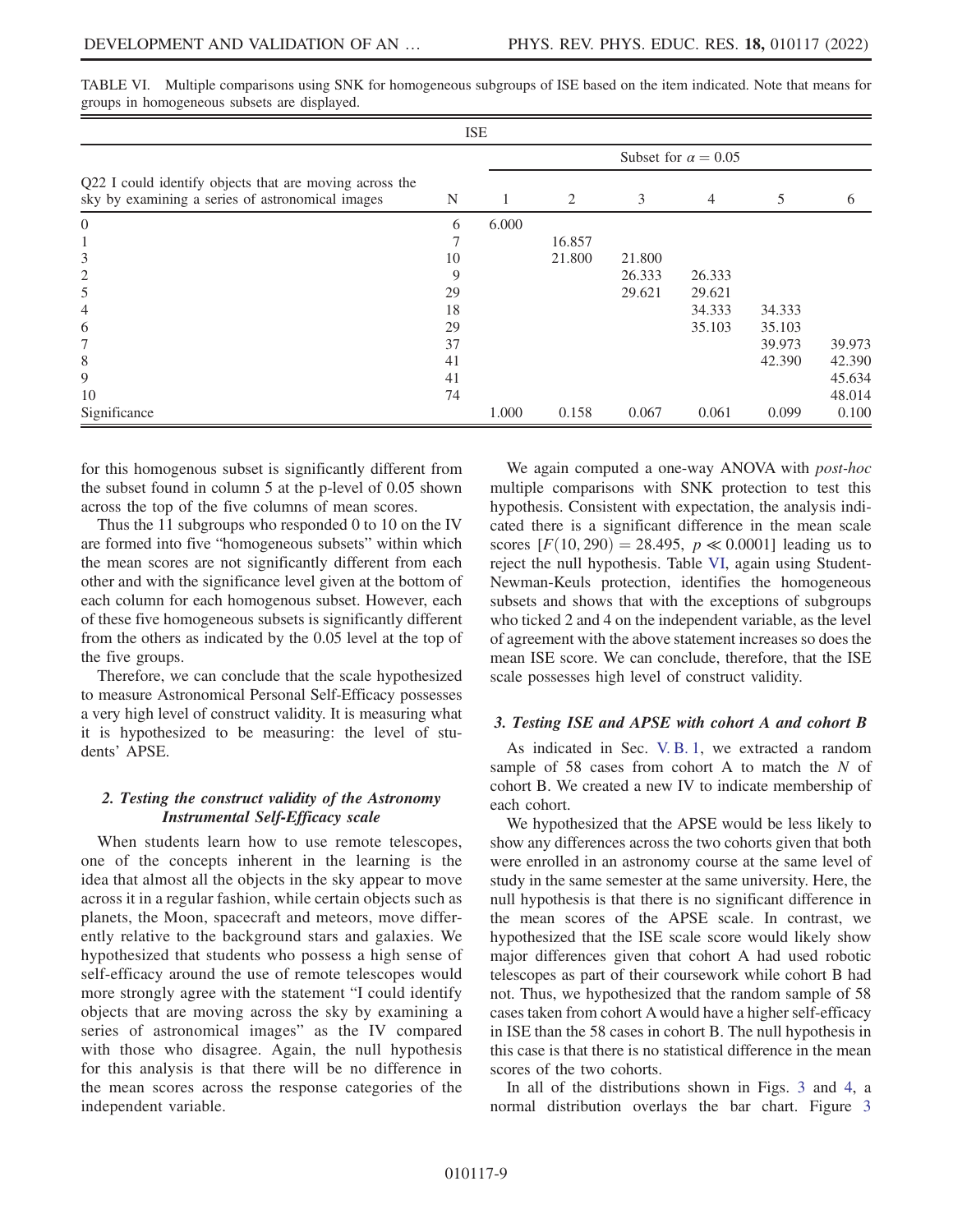<span id="page-10-0"></span>

FIG. 3. Lab-group frequency distribution of the APSE (left) and ISE (right) for cohort A.

illustrates the distributions of the total scores for APSE and ISE scales for cohort A. In all distributions in Figs. [3](#page-10-0) and [4](#page-10-1), a normal distribution overlays the bar chart. The frequency distribution of responses for the ISE scale is highly skewed and is also likely constrained by a ceiling effect, with a mean score of approximately 44 out of 50. We hypothesized further that the ceiling effect could be explained since the cohort A students had already used robotic telescopes in their lab course. The ISE construct is a more context-specific one than the APSE, which involves conceptual change about astronomical phenomena. Moreover, once a skill is learned and practiced in the lab, it may not be very easily forgotten. This behavioral change is symptomatic of real learning.

The distributions of the two scales for cohort B are shown in Fig. [4](#page-10-1). The skewness and kurtosis of the Instrumental Self-Efficacy score for this group are much better compared with cohort A who had already used telescopes and associated instrumentation.

Our hypotheses that cohort B would have a significantly lower ISE mean score compared with the students in cohort A due to their nonuse of telescopes and instrumentation, and that there should be no significant difference in the APSE mean scores of those who had or had not used remote telescopes as this variable is based on their understanding of the same astronomy content covered in both courses were tested using two one-way ANOVAS using cohort membership as the IV.

Table [VII](#page-11-0) presents the descriptive statistics for these two equal-sized groups involving the two scales. This shows that there is little difference in the APSE of the two cohorts while there appears to be a large difference in the ISE scores.

<span id="page-10-1"></span>

FIG. 4. Nonlab group frequency distribution of the APSE (left) and ISE (right) for cohort B.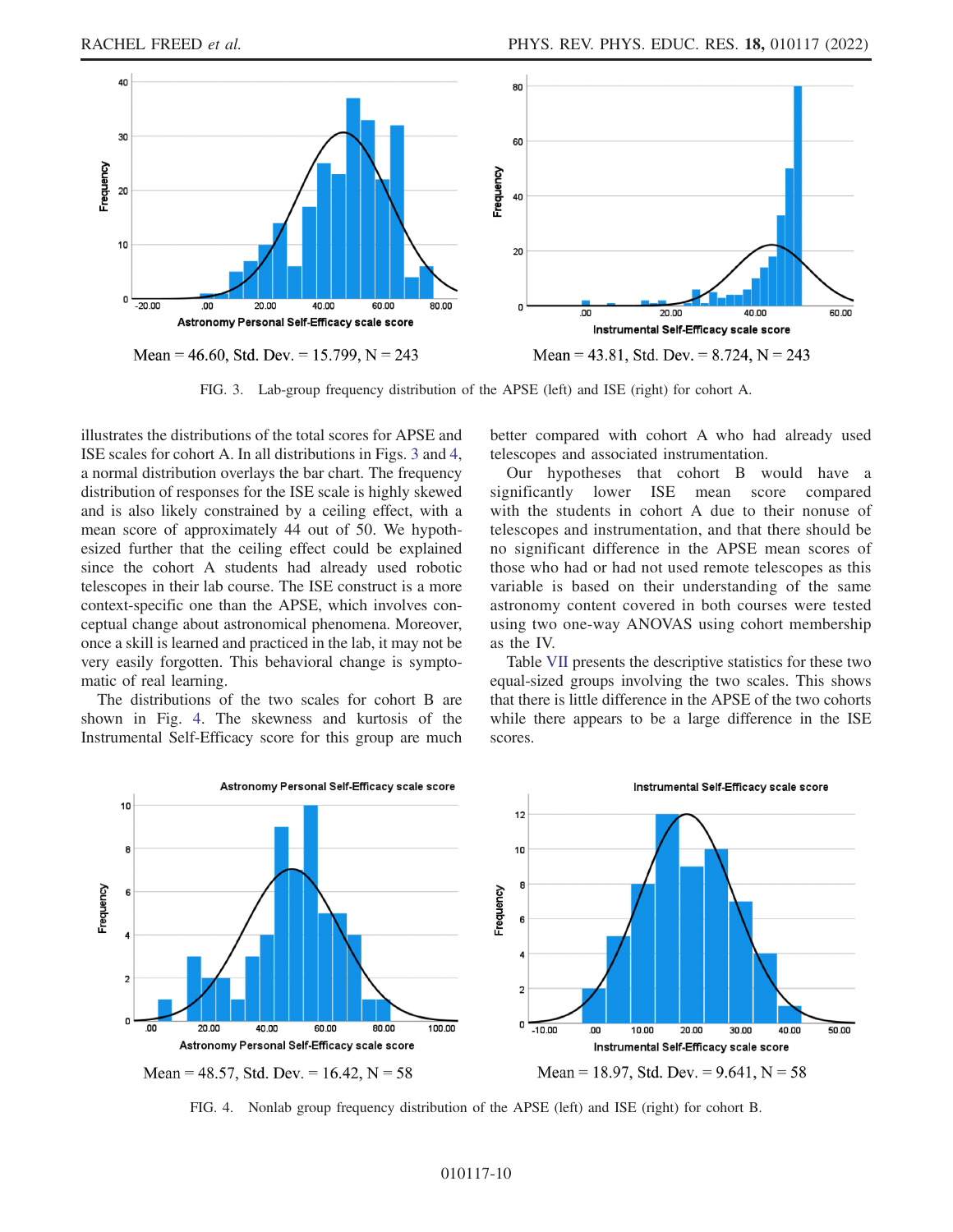|                                  | N   | Mean   | Standard<br>deviation | Standard<br>error | Lower<br>bound | Upper<br>bound | Minimum | Maximum |
|----------------------------------|-----|--------|-----------------------|-------------------|----------------|----------------|---------|---------|
| Astronomy personal self-efficacy |     |        |                       |                   |                |                |         |         |
| Lab group                        | 58  | 46.259 | 13.380                | 1.757             | 42.740         | 49.777         | 15.00   | 69.00   |
| Nonlab group                     | 58  | 49.690 | 15.507                | 2.036             | 45.612         | 53.767         | 5.00    | 78.00   |
| Total                            | 116 | 47.974 | 14.522                | 1.348             | 45.303         | 50.645         | 5.00    | 78.00   |
| Instrumental self-efficacy       |     |        |                       |                   |                |                |         |         |
| Lab group                        | 58  | 43.793 | 7.261                 | 0.953             | 41.884         | 45.702         | 15.00   | 50.00   |
| Nonlab group                     | 58  | 20.293 | 9.599                 | 1.260             | 17.769         | 22.817         | 3.00    | 41.00   |
| Total                            | 116 | 32.043 | 14.528                | 1.349             | 29.371         | 34.715         | 3.00    | 50.00   |

<span id="page-11-0"></span>TABLE VII. Descriptive statistics of APSE and ISE for cohort A and cohort B.

<span id="page-11-1"></span>TABLE VIII. One-way ANOVAs of the APSE and ISE between cohort A and cohort B.

|                                  |                                 | Sum of squares        | df  | Mean square         | F       | Significance |
|----------------------------------|---------------------------------|-----------------------|-----|---------------------|---------|--------------|
| Instrumental self-efficacy       | Between groups<br>Within groups | 16015.250<br>8257.534 | 114 | 16015.250<br>72.435 | 221.100 | $0.000*$     |
|                                  | Total                           | 24272.784             | 115 |                     |         |              |
| Astronomy personal self-efficacy | Between groups<br>Within groups | 341.388<br>23911.534  | 114 | 341.388<br>209.750  | 1.628   | 0.205        |
|                                  | Total                           | 24252.922             | 115 |                     |         |              |

\*Note.  $p \ll 0.0001$ .

We subsequently computed the two one-way ANOVAs to determine if the observed differences in the mean scores of the two scales displayed in Table [VII](#page-11-0) were statistically significant. Summaries of the outputs are in Table [VIII.](#page-11-1) A full-Bonferroni protection for the  $p$  value was employed because two separate univariate computations had been computed separately on the DVs. Thus, the new  $p$  value below which significance can be claimed is  $p < 0.025$ .

Table [VIII](#page-11-1) demonstrates that there is a highly significant difference in the ISE scores of cohorts A and B  $[F(1, 114) = 221.100, p \ll 0.0001]$  with a very large effect size of greater than  $2\sigma$  (Cohen's  $d = 2.28$ ). We can, with confidence, reject the null hypothesis of no difference in this case. These results suggests that the ISE scale can validly distinguish between those who have engaged in lab participation using robotic telescopes and

#### <span id="page-11-2"></span>TABLE IX. Final survey items.

Astronomy personal self-efficacy

- 1 I can do astronomy
- 2 I can explain how the length of the day changes with latitude
- 3 Most astronomy concepts are easy to learn
- 4 I can explain how spectroscopy works
- 5 I can explain why stars are different colors and brightness
- 6 I have a good grasp of what objects exist within and around our galaxy
- 7 The current scientific model of the origin and evolution of the universe is clear to me
- 8 Given appropriate information about standard candles (RR Lyrae, Cepheids or Type 1a Supernovae), I can calculate their distance

Instrumental Self-Efficacy

9 Adjusting the brightness and contrast levels in astronomical images is straightforward

10 I am able to request telescope images through a web-based portal

- 11 Selecting different filters for a remote telescope observation is easy
- 12 I can show someone how to request an image from a remote telescope using an online portal

13 I can learn how to use a remote telescope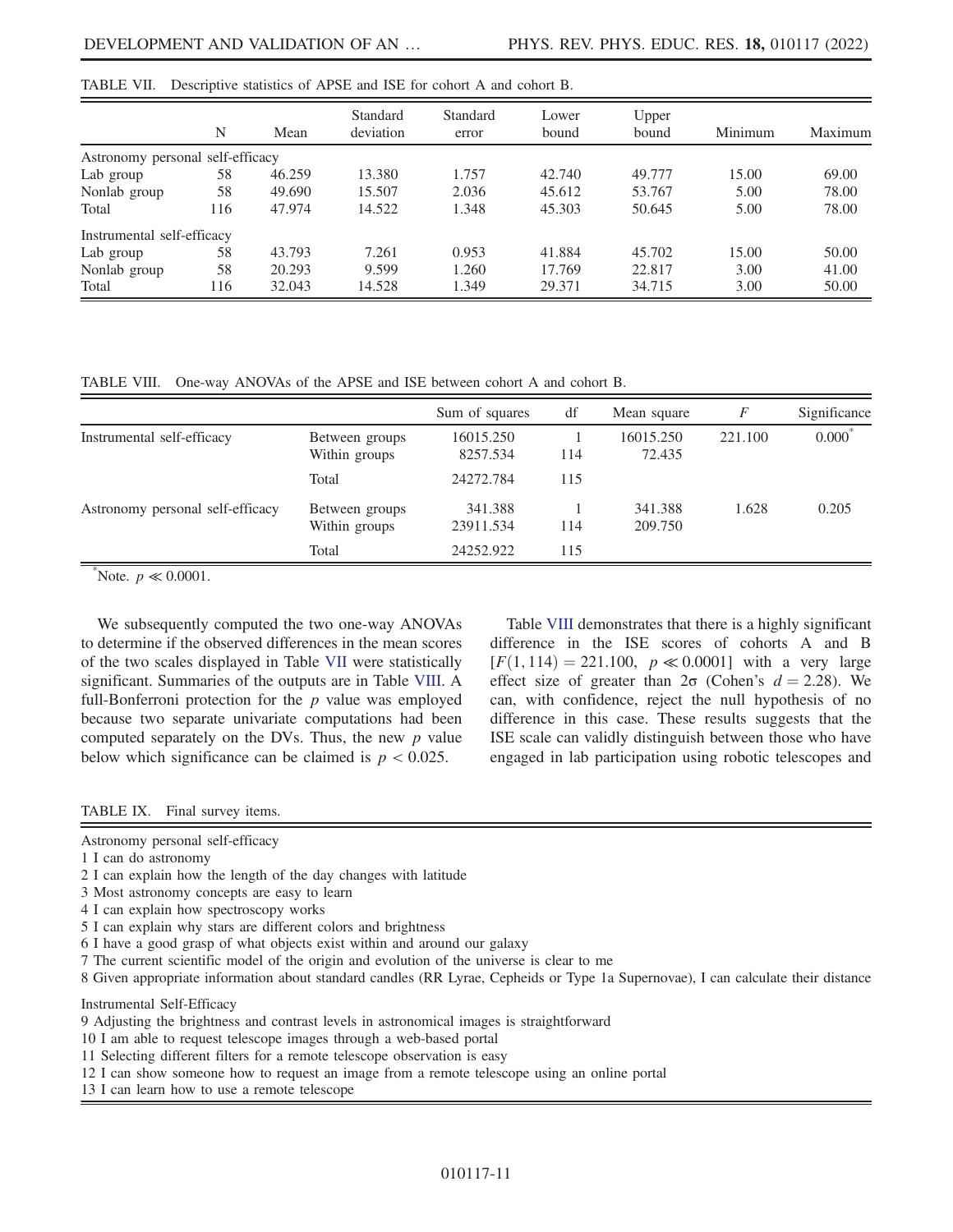those who have not. In contrast, we cannot reject the null hypothesis of "no difference" in the means of the two cohorts for the APSE scale. Table [VIII](#page-11-1) shows that there is no significant difference in the APSE scores showing that both groups were almost equally assured about their astronomical knowledge  $[F(1, 114) = 1.628]$ ,  $p = 0.205$ .

The survey items for both constructs are shown in Table [IX](#page-11-2).

## VII. DISCUSSION

The purpose of the current study was to develop an astronomy self-efficacy instrument with a focus on using robotic telescopes and to test any scales that emerged for reliability and validity. The unconstrained exploratory factor analysis yielded five factors with several of the factors initially containing only two items. Inspection of the pattern matrix and the scree plot seemed to indicate that there were only two or three factors at play. Subsequently, we computed a constrained EFA limited to two factors that yielded interpretable results. We interpreted the two constructs to be respondents' self-efficacy with respect to the content knowledge they possessed (Astronomy Personal Self-Efficacy) and their self-efficacy with respect to their use of remote telescopes (Instrumental Self-Efficacy).

During the analysis, we observed an apparent disconnect between taking an astronomy class and a feeling that there is anything related to ever becoming an astronomer. In other words, students may be thinking "I'm taking an astronomy class, but it doesn't really relate to being an astronomer." Hazari et al. [[67\]](#page-15-15) used the following example: "I am a physics person because I love learning about relativity" (p. 983) to exemplify the context to develop their physics identity. Given the desirability of developing a strong sense of science identity in this astronomy context and the relationship between it and self-efficacy, an important first step is to develop a reliable and valid way of measuring astronomy self-efficacy. Similarly, Hazari et al. [[67](#page-15-15)] mention that physics identity is seen to be developed through a person's personal and social sense of self through their tangible experiences with physics. Therefore, we wrote three items referring to astronomers in general. However, the factor loadings on all three questions were quite low  $( $0.485$ )$  despite selfefficacy around astronomy concepts and telescope use being quite high.

The students who piloted this survey instrument were in a typical introductory astronomy course either with or without a lab component. Research has shown that science learned in a highly structured classroom environment may become strongly associated with that formal setting thereby prohibiting the learning from being applied to the wider picture [\[123,](#page-17-6)[124](#page-17-7)]. In this case, learning in the structured environment of an introductory astronomy course may not translate to the real world of astronomy and astronomers' work and research in the minds of the students. A next step would be to apply this survey instrument more widely to students who are undertaking a variety of research experiences where there is a less "classroom-type" structured setting. In this way, we hope that these students may experience a greater connection to the way science is carried out in a real way where scientific questions can be explored.

The results of this study have shown that self-efficacy can be measured using a specialized astronomy selfefficacy instrument. The experience that participants have had during their engagement with the program involved both mastery experiences and vicarious experiences with the use of robotic telescope equipment and these two dimensions may well be responsible for the differences in self-efficacy that this instrument measured. Students who had used the remote telescopes a few times quickly gained a sense of mastery over their use. The mastering of astronomy content is expected to take longer and thus we see no significant difference in the construct of astronomy personal self-efficacy.

## VIII. CONCLUSION

Years of research into research experiences for undergraduates has shown that these enriched activities can improve a students' motivation in science, their sense of belonging to a community, their science identity and selfefficacy in specific relevant domains leading to their persistence in STEM. As we move forward in education, especially in a time when the global community is forced to find online solutions to education problems, creating research experiences for students is ever more crucial. Equally, an understanding of the components of these experiences that have the most impact is critical. Selfefficacy, while being domain specific, is well known to be an important part of the learning process and so creating programs that increase self-efficacy within science and technology courses is incumbent upon curriculum designers and those who implement research-experience programs for undergraduates. This study highlights the importance of the development of a domain-specific selfefficacy instrument as a precursor to probe further science identity as a link to future STEM career pathways. The instrument presented here reliably and validly measures two aspects of astronomy self-efficacy. Astronomical Personal Self-Efficacy is content focused and is related to students' perception of their understanding of astronomy and astronomy concepts they perceive themselves to have. Instrumental Self-Efficacy is based on the use of robotic telescopes and associated technologies, or the doing of astronomy. This tool will allow different programs to be examined and to develop highly effective pedagogical approaches to help build a more scientifically literate populace entering the workforce at a time when this is paramount.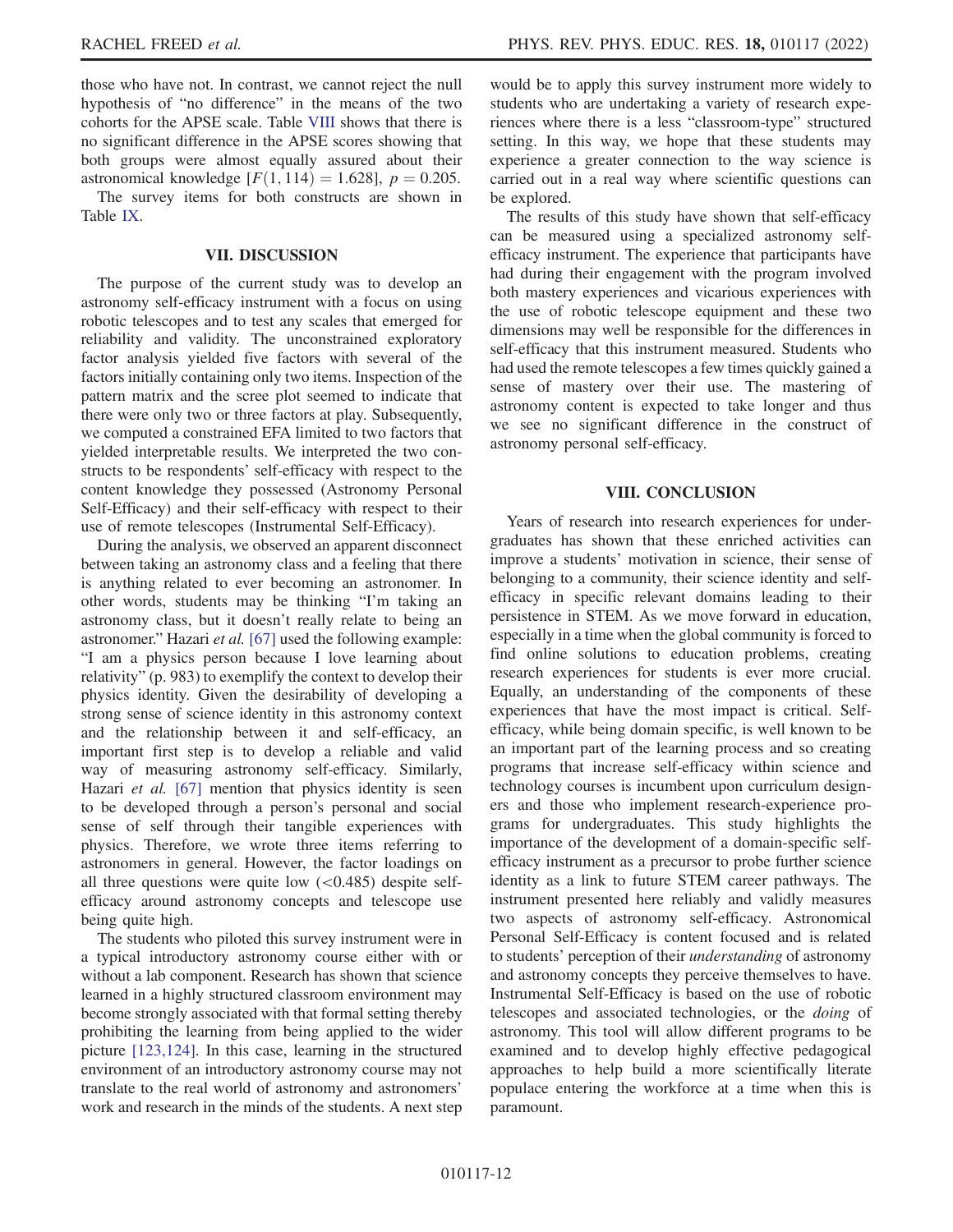## IX. LIMITATIONS

This instrument is limited in the sense that it does not explicitly address all four components of self-efficacy as laid out by Bandura [\[28](#page-14-7)]. However, it is focused on astronomy conceptual understanding and students' confidence in their beliefs through mastery experiences related to robotic telescope use. As participants work with others in teams during their programs, other factors such as vicarious experiences, social persuasion, and physiological state are implicitly embedded. Further development of the instrument could include explicit questions to address these other factors. Further research should also involve a confirmatory factor analysis to validate the factor structure suggested in this exploratory work.

The ISE scale was highly skewed in the case of those who had already used robotic telescopes [cohort A]. This is a problem that will need to be addressed in further research and perhaps in creating additional items that could produce a normally distributed scale of student responses. The purpose of this would be to employ multivariate analysis of variance procedures to probe any effects of labs that employ the use of robotic telescopes and its impact on different subgroups, for example, different genders, underrepresented minority groups, and different academic levels.

## ACKNOWLEDGMENTS

We would like to thank Professor Dan Reichart for his participation in assisting the research team to gain access to meaningful data. We gratefully acknowledge the support of the National Science Foundation, through IUSE Grant No. 2013300, and the Department of Defense, through NDEP Grant No. HQ00342110018.

- <span id="page-13-0"></span>[1] American Association for the Advancement of Science, Benchmarks for Science Literacy (AAAS, Washington, DC, 1993). Retrieved November 15, 2020, [https://www](https://www.aaas.org/resources/benchmarks-science-literacy) [.aaas.org/resources/benchmarks-science-literacy.](https://www.aaas.org/resources/benchmarks-science-literacy)
- <span id="page-13-1"></span>[2] NGSS Lead States, Next Generation Science Standards: For States, by States (The National Academies Press, Washington DC, 2013). Retrieved from [https://www](https://www.nextgenscience.org) [.nextgenscience.org](https://www.nextgenscience.org).
- <span id="page-13-2"></span>[3] J. Osborne, S. Simon, and S. Collins, Attitudes towards science: A review of the literature and its implications, [Int.](https://doi.org/10.1080/0950069032000032199) J. Sci. Educ. 25[, 1049 \(2003\)](https://doi.org/10.1080/0950069032000032199).
- [4] National Research Council, A Framework for K-12 Science Education: Practices, Cross-Cutting Concepts, and Core Ideas (National Academies Press, Washington, DC, 2012).
- <span id="page-13-3"></span>[5] National Science Foundation, Science, and Engineering Indicators 2018 (National Science Foundation, Washington, DC, 2018). Retrieved from February 28, 2019, [https://nsf.gov/statistics/2018/nsb20181/report/sections/](https://nsf.gov/statistics/2018/nsb20181/report/sections/elementary-and-secondary-mathematics-and-science-education/highlights) [elementary-and-secondary-mathematics-and-science](https://nsf.gov/statistics/2018/nsb20181/report/sections/elementary-and-secondary-mathematics-and-science-education/highlights)[education/highlights](https://nsf.gov/statistics/2018/nsb20181/report/sections/elementary-and-secondary-mathematics-and-science-education/highlights).
- <span id="page-13-4"></span>[6] K. Williamson, T. Rector, and J. Lowenthal, Embedding climate change engagement in astronomy education and research, An independent submission to Astro2020, the Astronomy and Astrophysics Decadal Survey (2019), [https://arxiv.org/abs/1907.08043.](https://arxiv.org/abs/1907.08043)
- <span id="page-13-5"></span>[7] T. M. Akram, A. Ijaz, and H. Ikram, Exploring the factors responsible for declining students' interest in chemistry, [Int. J. Info. Educ. Technol.](https://doi.org/10.18178/ijiet.2017.7.2.847) 7, 88 (2017).
- [8] S. Tröbst, T. Kleickmann, K. Lange-Schubert, A. Rothkopf, and K. Möller, Instruction and students' declining interest in science: An analysis of German fourth and sixth-grade classrooms, [Am. Educ. Res. J.](https://doi.org/10.3102/0002831215618662) 53, 162 (2016).
- [9] J. H. Falk, N. Staus, L. D. Dierking, W. Penuel, J. Wyld, and D. Bailey, Understanding youth STEM interest

pathways within a single community: The Synergies project, [Int. J. Sci. Educ., Part B](https://doi.org/10.1080/21548455.2015.1093670) 6, 369 (2016).

- <span id="page-13-6"></span>[10] A. Krapp and M. Prenzel, Research on interest in science: Theories, methods, and findings, [Int. J. Sci. Educ.](https://doi.org/10.1080/09500693.2010.518645) 33, 27 [\(2011\).](https://doi.org/10.1080/09500693.2010.518645)
- <span id="page-13-7"></span>[11] A. Krapp, Basic needs and the development of interest and intrinsic motivational orientations, [Learning Instr.](https://doi.org/10.1016/j.learninstruc.2005.07.007) 15, [381 \(2005\)](https://doi.org/10.1016/j.learninstruc.2005.07.007).
- [12] J. N. Schinske, H. Perkins, A. Snyder, and M. Wyer, Scientist spotlight homework assignments shift students' stereotypes of scientists and enhance science identity in a diverse introductory science class, [CBE Life Sci. Educ.](https://doi.org/10.1187/cbe.16-01-0002) 15[, ar47 \(2016\).](https://doi.org/10.1187/cbe.16-01-0002)
- [13] L. Martin-Hansen, Examining ways to meaningfully support students in STEM, [Int. J. STEM Educ.](https://doi.org/10.1186/s40594-018-0150-3) 5, 53 [\(2018\).](https://doi.org/10.1186/s40594-018-0150-3)
- <span id="page-13-8"></span>[14] A. Y. Kim and G. M. Sinatra, Science identity development: An interactionist approach, [Int. J. STEM Educ.](https://doi.org/10.1186/s40594-018-0149-9) 5, [51 \(2018\)](https://doi.org/10.1186/s40594-018-0149-9).
- <span id="page-13-9"></span>[15] M. Beier and A. Rittmayer, *Literature overview: Motiva*tional factors in STEM: Interest and self-concept (Assessing Women and Men in Engineering, 2008), [http://](http://aweonline.org/arp_selfconcept_overview_122208_002.pdf) [aweonline.org/arp\\_selfconcept\\_overview\\_122208\\_002](http://aweonline.org/arp_selfconcept_overview_122208_002.pdf) [.pdf.](http://aweonline.org/arp_selfconcept_overview_122208_002.pdf)
- [16] S. Glynn, P. Brickman, N. Armstrong, and G. Taasoobshirazi, Science Motivation Questionnaire II: Validation with science majors and nonscience majors, [J. Res. Sci. Teach.](https://doi.org/10.1002/tea.20442) 48, 1159 (2011).
- [17] S. Glynn, G. Taasoobshirazi, and P. Brickman, Science motivation questionnaire: Construct validation with nonscience majors, [J. Res. Sci. Teach.](https://doi.org/10.1002/tea.20267) 46, 127 (2009).
- <span id="page-13-10"></span>[18] P. Potvin and A. Hasni, Interest, motivation and attitude towards science and technology at K-12 levels: a systematic review of 12 years of educational research, [Studies Sci. Educ.](https://doi.org/10.1080/03057267.2014.881626) 50, 85 (2014).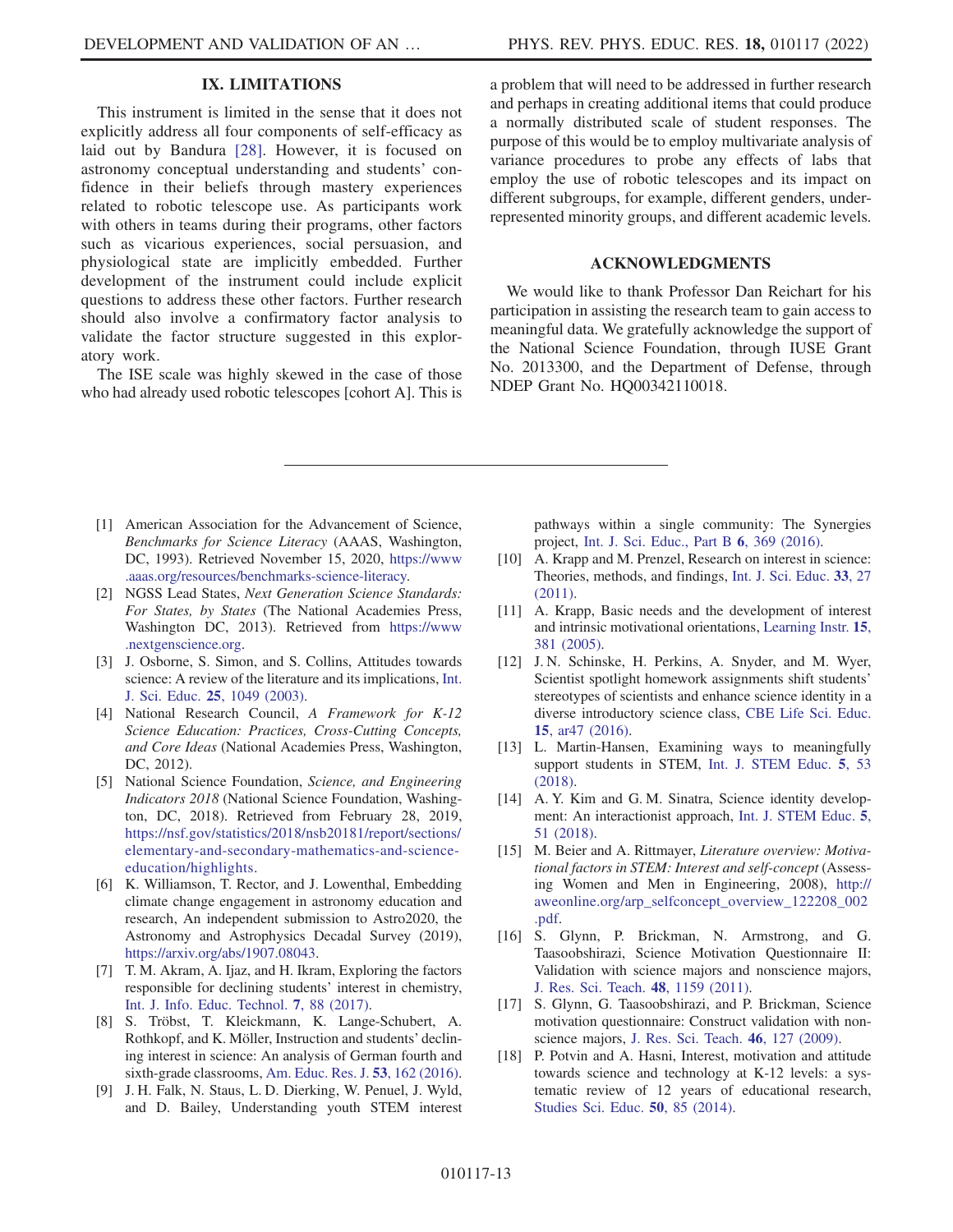- <span id="page-14-0"></span>[19] L. Archer, J. DeWitt, J. Osborne, J. Dillon, B. Willis, and B. Wong, "Doing" science versus "being" a scientist: Examining  $10/11$ -year-old schoolchildren's constructions of science through the lens of identity, [Sci. Educ.](https://doi.org/10.1002/sce.20399) 94[, 617 \(2010\)](https://doi.org/10.1002/sce.20399).
- <span id="page-14-1"></span>[20] J. Deehan, The Science Teaching Efficacy Belief Instruments (STEBI A and B): A Comprehensive Review of Methods and Findings from 25 Years of Science Education Research (Springer International Publishing, New York, 2016).
- <span id="page-14-2"></span>[21] M.-T. Wang and J.L. Degol, Gender gap in science, technology, engineering, and mathematics (STEM): Current knowledge, implications for practice, policy, and future directions, [Educ. Psychol. Rev.](https://doi.org/10.1007/s10648-015-9355-x) 29, 119 (2017).
- <span id="page-14-3"></span>[22] P. Doerschuk, C. Bahrim, J. Daniel, J. Kruger, J. Mann, and C. Martin, Closing the gaps and filling the STEM pipeline: A multidisciplinary approach, [J. Sci. Educ.](https://doi.org/10.1007/s10956-016-9622-8) Technol. 25[, 682 \(2016\)](https://doi.org/10.1007/s10956-016-9622-8).
- <span id="page-14-4"></span>[23] M. Dembo and S. Gibson, Teachers' sense of efficacy: An important factor in school improvement, [Elementary](https://doi.org/10.1086/461441) School J. 86[, 173 \(1985\)](https://doi.org/10.1086/461441).
- [24] A.L. Govett, Teachers' conceptions of the nature of science: Analyzing the impact of a teacher enhancement program in changing attitudes and perceptions of science and scientific research, Ph.D. thesis, West Virginia University, Morgantown, WV, 2001.
- [25] G. Shroyer, I. Riggs, and L. Enochs, The relationship of pupil control to preservice elementary science teacher self–efficacy and outcome expectancy, [Sci. Educ.](https://doi.org/10.1002/sce.3730790105) 79, 63 [\(1995\).](https://doi.org/10.1002/sce.3730790105)
- <span id="page-14-5"></span>[26] M. Stears, A. James, and M.-A. Good, Teachers as learners: A case study of teachers' understanding of astronomy concepts and processes in an ACE course, S. Afr. J. High. Educ. 25, 568 (2011).
- <span id="page-14-6"></span>[27] A. Bandura, Self-efficacy: The Exercise of Control (W.H. Freeman and Company, New York, 1997).
- <span id="page-14-7"></span>[28] M. Feder, One Decade, One Million more STEM Graduates 25, 2019 (2012), from [https://obamawhitehouse](https://obamawhitehouse.archives.gov/blog/2012/12/18/one-decade-one-million-more-stem-graduates) [.archives.gov/blog/2012/12/18/one-decade-one-million](https://obamawhitehouse.archives.gov/blog/2012/12/18/one-decade-one-million-more-stem-graduates)[more-stem-graduates.](https://obamawhitehouse.archives.gov/blog/2012/12/18/one-decade-one-million-more-stem-graduates)
- <span id="page-14-8"></span>[29] A. Bandura and R. H. Walters, Social Learning Theory (Prentice- Hall Englewood Cliffs, NJ, 1977), Vol. 1.
- <span id="page-14-9"></span>[30] A. Bandura, Guide for constructing self-efficacy scales, Self-Efficacy Beliefs of Adolescents 5, 307–337 (2006).
- <span id="page-14-10"></span>[31] E. Seymour and N. M. Hewitt, Talking about Leaving: Why Undergraduates Leave the Sciences (Westview Press, Boulder, CO, 1997).
- <span id="page-14-11"></span>[32] A. Hasni and P. Potvin, Student's interest in science and technology and its relationships with teaching methods, family context and self-efficacy, [Int. J. Environ. Sci.](https://doi.org/10.12973/ijese.2015.249a) Educ. 10[, 337 \(2015\).](https://doi.org/10.12973/ijese.2015.249a)
- <span id="page-14-12"></span>[33] D. P. Cartrette and B. M. Melroe-Lehrman, Describing changes in undergraduate students' preconceptions of research activities, [Res. Sci. Educ.](https://doi.org/10.1007/s11165-011-9235-4) 42, 1073 (2012).
- [34] L. J. Rennie, D. Goodrum, and M. Hackling, Science teaching and learning in Australian schools: Results of a national study, [Res. Sci. Educ.](https://doi.org/10.1023/A:1013171905815) 31, 455 (2001).
- <span id="page-14-13"></span>[35] L. Smyth, F. Davila, T. Sloan, E. Rykers, S. Backwell, and S. B. Jones, How science really works: The student

experience of research-led education, [Higher Educ.](https://doi.org/10.1007/s10734-015-9945-z) 72, [191 \(2016\)](https://doi.org/10.1007/s10734-015-9945-z).

- <span id="page-14-14"></span>[36] Council on Undergraduate Research Issues Updated Definition of Undergraduate Research, | General News---News | Council on Undergraduate Research (2021), [https://www](https://www.cur.org/council_on_undergraduate_research_issues_updated_definition_of_undergraduate_research/) [.cur.org/council\\_on\\_undergraduate\\_research\\_issues\\_](https://www.cur.org/council_on_undergraduate_research_issues_updated_definition_of_undergraduate_research/) [updated\\_definition\\_of\\_undergraduate\\_research/](https://www.cur.org/council_on_undergraduate_research_issues_updated_definition_of_undergraduate_research/).
- <span id="page-14-15"></span>[37] M. C. Linn, E. Palmer, A. Baranger, E. Gerard, and E. Stone, Undergraduate research experiences: Impacts and opportunities, Science 347[, 1261757 \(2015\)](https://doi.org/10.1126/science.1261757).
- <span id="page-14-16"></span>[38] C. B. Russell and G. C. Weaver, A comparative study of traditional, inquiry-based, and research-based laboratory curricula: Impacts on understanding of the nature of science, [Chem. Educ. Res. Pract.](https://doi.org/10.1039/C1RP90008K) 12, 57 (2011).
- <span id="page-14-17"></span>[39] O. A. Adedokun, A. B. Bessenbacher, L. C. Parker, L. L. Kirkham, and W. D. Burgess, Research skills and STEM undergraduate research students' aspirations for research careers: Mediating effects of research self-efficacy, [J. Res.](https://doi.org/10.1002/tea.21102) Sci. Teach. 50[, 940 \(2013\)](https://doi.org/10.1002/tea.21102).
- <span id="page-14-26"></span>[40] T. Perez, J. G. Cromley, and A. Kaplan, The role of identity development, values, and costs in college STEM retention, [J. Educ. Psychol.](https://doi.org/10.1037/a0034027) 106, 315 (2014).
- <span id="page-14-18"></span>[41] R.D. Robnett, M.M. Chemers, and E.L. Zurbriggen, Longitudinal associations among undergraduates' research experience, self-efficacy, and identity, [J. Res.](https://doi.org/10.1002/tea.21221) Sci. Teach. 52[, 847 \(2015\)](https://doi.org/10.1002/tea.21221).
- <span id="page-14-19"></span>[42] W. K. Adams, K. K. Perkins, N. S. Podolefsky, M. Dubson, N. D. Finkelstein, and C. E. Wieman, New instrument for measuring student beliefs about physics and learning physics: The Colorado learning attitudes about science survey, [Phys. Rev. ST Phys. Educ. Res.](https://doi.org/10.1103/PhysRevSTPER.2.010101) 2, 010101 [\(2006\)](https://doi.org/10.1103/PhysRevSTPER.2.010101).
- <span id="page-14-27"></span>[43] M. J. Graham, J. Frederick, A. Byars-Winston, A. B. Hunter, and J. Handelsman, Increasing persistence of college students in STEM, Science 341[, 1455 \(2013\).](https://doi.org/10.1126/science.1240487)
- <span id="page-14-20"></span>[44] A. S. Trotter, D. E. Reichart, and A. P. LaCluzye, Factors contributing to attitudinal gains in introductory astronomy courses, in Proceedings of Robotic Telescopes, Student Research and Education 2 (2018).
- <span id="page-14-21"></span>[45] J. S. Eccles, Understanding women's educational, and occupational choices: Applying the Eccles, et al. model of achievement-related choices, [Psychol. Women Q.](https://doi.org/10.1111/j.1471-6402.1994.tb01049.x) 18, 585 [\(1994\).](https://doi.org/10.1111/j.1471-6402.1994.tb01049.x)
- <span id="page-14-22"></span>[46] R. W. Lent, S. D. Brown, and G. Hackett, Toward a unifying social cognitive theory of career and academic interest, choice, and performance, [J. Vocat. Behav.](https://doi.org/10.1006/jvbe.1994.1027) 45, 79 [\(1994\).](https://doi.org/10.1006/jvbe.1994.1027)
- <span id="page-14-23"></span>[47] J. R. Cordova, G. M. Sinatra, S. H. Jones, G. Taasoobshirazi, and D. Lombardi, Confidence in prior knowledge, self-efficacy, interest and prior knowledge: Influences on conceptual change, [Contemp. Educ.](https://doi.org/10.1016/j.cedpsych.2014.03.006) Psychol. 39[, 164 \(2014\)](https://doi.org/10.1016/j.cedpsych.2014.03.006).
- <span id="page-14-24"></span>[48] J. A. Dole and G. M. Sinatra, Reconceptualizing change in the cognitive construction of knowledge, [Educational](https://doi.org/10.1080/00461520.1998.9653294) Psychol. 33[, 109 \(1998\)](https://doi.org/10.1080/00461520.1998.9653294).
- <span id="page-14-25"></span>[49] S. Bartlett, M. T. Fitzgerald, D. H. McKinnon, L. Danaia, and J. Lazendic-Galloway, Astronomy and Science Student Attitudes (ASSA): A short review and validation of a new instrument, [J. Astron. Earth Sci. Educ.](https://doi.org/10.19030/jaese.v5i1.10190) 5, 1 [\(2018\).](https://doi.org/10.19030/jaese.v5i1.10190)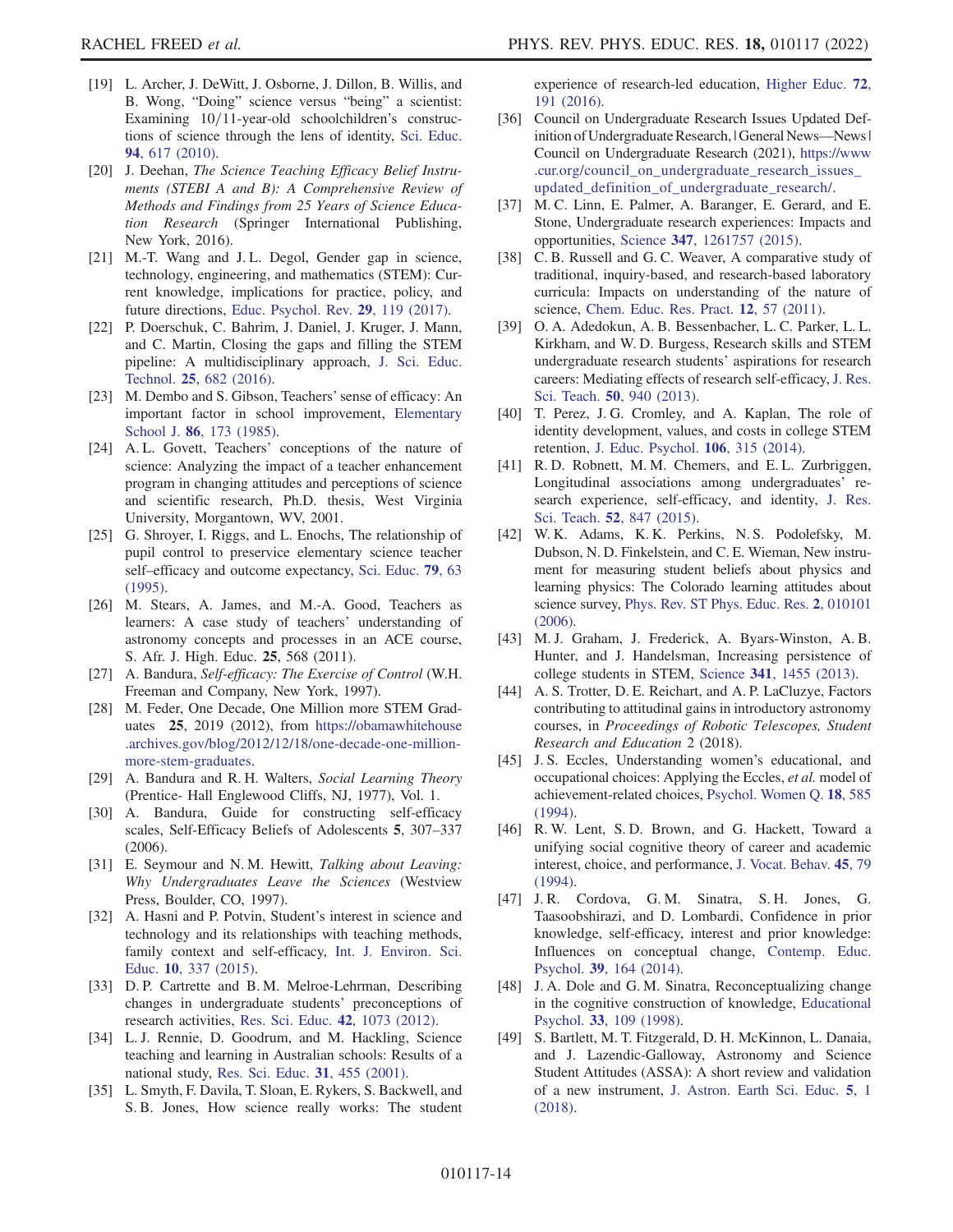- <span id="page-15-0"></span>[50] A. Bandura, On the functional properties of perceived self-efficacy revisited, [J. Manage.](https://doi.org/10.1177/0149206311410606) 38, 9 (2012).
- <span id="page-15-1"></span>[51] V. Sawtelle, E. Brewe, and L. H. Kramer, Exploring the relationship between self-efficacy and retention in introductory physics, [J. Res. Sci. Teach.](https://doi.org/10.1002/tea.21050) 49, 1096 (2012).
- <span id="page-15-2"></span>[52] R. E. Bleicher, Revisiting the STEBI-B: Measuring selfefficacy in preservice elementary teachers, [School Sci.](https://doi.org/10.1111/j.1949-8594.2004.tb18004.x) Math. 104[, 383 \(2004\).](https://doi.org/10.1111/j.1949-8594.2004.tb18004.x)
- <span id="page-15-3"></span>[53] M. Tschannen-Moran, A.W. Hoy, and W.K. Hoy, Teacher efficacy: Its meaning and measure, [Rev. Educ.](https://doi.org/10.3102/00346543068002202) Res. 68[, 202 \(1998\)](https://doi.org/10.3102/00346543068002202).
- <span id="page-15-4"></span>[54] R.E. Bleicher, Nurturing confidence in preservice elementary science teachers, [J. Sci. Teach. Educ.](https://doi.org/10.1007/s10972-007-9067-2) 18, [841 \(2007\)](https://doi.org/10.1007/s10972-007-9067-2).
- <span id="page-15-5"></span>[55] N. G. Lederman and J. S. Lederman, The status of preservice science teacher education: A global perspective, [J. Sci. Teach. Educ.](https://doi.org/10.1007/s10972-015-9422-7) 26, 1 (2015).
- <span id="page-15-6"></span>[56] C.M. Norris, Exploring the impact of postgraduate preservice primary science education on students' selfefficacy, Ph.D. thesis, Edith Cowan University, 2017 (unpublished).
- <span id="page-15-7"></span>[57] M. Braund and M. Driver, Pupils' perceptions of practical science in primary and secondary school: Implications for improving progression and continuity of learning, [Educ.](https://doi.org/10.1080/0013188042000337578) Res. 47[, 77 \(2005\).](https://doi.org/10.1080/0013188042000337578)
- [58] A. Emvalotis and A. Koutsianou, Greek primary school students' images of scientists and their work: Has anything changed?, [Res. Sci. Technol. Educ.](https://doi.org/10.1080/02635143.2017.1366899) 36, 69 [\(2018\).](https://doi.org/10.1080/02635143.2017.1366899)
- [59] C. P. Tan, H. t. Van der Molen, and H. g. Schmidt, A measure of professional identity development for professional education, [Studies Higher Educ.](https://doi.org/10.1080/03075079.2015.1111322) 42, 1504 (2017).
- <span id="page-15-8"></span>[60] J. Zhai, J. A. Jocz, and A.-L. Tan, 'Am I Like a Scientist?': Primary children's images of doing science in school, [Int.](https://doi.org/10.1080/09500693.2013.791958) [J. Sci. Educ.](https://doi.org/10.1080/09500693.2013.791958) 36, 553 (2014).
- <span id="page-15-9"></span>[61] J. E. Stets and P. J. Burke, Identity theory and social identity theory, [Social Psychol. Quart.](https://doi.org/10.2307/2695870) 63, 224 (2000).
- <span id="page-15-10"></span>[62] B. A. Brown, J. M. Reveles, and G. J. Kelly, Scientific literacy and discursive identity: A theoretical framework for understanding science learning, [Sci. Educ.](https://doi.org/10.1002/sce.20069) 89, 779 [\(2005\).](https://doi.org/10.1002/sce.20069)
- <span id="page-15-11"></span>[63] A. Wigfield and J. S. Eccles, Expectancy-value theory of achievement motivation, [Contemp. Educ. Psychol.](https://doi.org/10.1006/ceps.1999.1015) 25, 68 [\(2000\).](https://doi.org/10.1006/ceps.1999.1015)
- <span id="page-15-12"></span>[64] J. Eccles, Special Issue, Who am I and what am I going to do with my life? Personal and collective identities as motivators of action, [Motivation and Identity](https://doi.org/10.1080/00461520902832368) 44, 78 [\(2009\).](https://doi.org/10.1080/00461520902832368)
- <span id="page-15-13"></span>[65] A. V. Maltese and R. H. Tai, Eyeballs in the fridge: Sources of early interest in science, [Int. J. Sci. Educ.](https://doi.org/10.1080/09500690902792385) 32[, 669 \(2010\)](https://doi.org/10.1080/09500690902792385).
- <span id="page-15-14"></span>[66] A. Colantonio, I. Marzoli, E. Puddu, S. Bardelli, M. T. Fulco, S. Galano, L. Terranegra, and I. Testa, Describing astronomy identity of upper primary and middle school students through structural equation modeling, [Phys. Rev.](https://doi.org/10.1103/PhysRevPhysEducRes.17.010139) [Phys. Educ. Res.](https://doi.org/10.1103/PhysRevPhysEducRes.17.010139) 17, 010139 (2021).
- <span id="page-15-15"></span>[67] Z. Hazari, G. Sonnert, P. M. Sadler, and M.-C. Shanahan, Connecting high school physics experiences, outcome expectations, physics identity, and physics career choice: A gender study, [J. Res. Sci. Teach.](https://doi.org/10.1002/tea.20363) 47, 978 (2010).
- <span id="page-15-16"></span>[68] D. Lopatto, Undergraduate research experiences support science career decisions and active learning, [CBE Life](https://doi.org/10.1187/cbe.07-06-0039) Sci. Educ. 6[, 297 \(2007\)](https://doi.org/10.1187/cbe.07-06-0039).
- <span id="page-15-17"></span>[69] E. Wenger, Communities of Practice: Learning, Meaning, and Identity (Cambridge University Press, Cambridge, England, 1999).
- <span id="page-15-18"></span>[70] D. I. Hanauer and E. L. Dolan, The Project ownership survey: Measuring differences in scientific inquiry experiences, [CBE Life Sci. Educ.](https://doi.org/10.1187/cbe.13-06-0123) 13, 149 (2014).
- <span id="page-15-19"></span>[71] D. K. C. Trundle, Teaching science during the early childhood years, 5. National Geographic Learning, Cengage. Boston, MA, [http://ngspscience.com/profdev/](http://ngspscience.com/profdev/Monographs/SCL22-0429A_SCI_AM_Trundle_lores.pdf) [Monographs/SCL22-0429A\\_SCI\\_AM\\_Trundle\\_lores.pdf.](http://ngspscience.com/profdev/Monographs/SCL22-0429A_SCI_AM_Trundle_lores.pdf)
- <span id="page-15-20"></span>[72] K. Green, K. C. Trundle, and M. Shaheen, Integrating the arts into science teaching and learning: A literature review, [J. Learning through the Arts](https://doi.org/10.21977/D914140829) 14 (2019).
- <span id="page-15-21"></span>[73] N. A. Falk, P. J. Rottinghaus, T. N. Casanova, F. H. Borgen, and N. E. Betz, Expanding women's participation in STEM: Insights from parallel measures of selfefficacy and interests, [J. Career Assess.](https://doi.org/10.1177/1069072716665822) 25, 571 (2017).
- [74] L. T. Ko, R. R. Kachchaf, A. K. Hodari, and M. Ong, Agency of women of color in physics and astronomy: strategies for persistence and success, [J. Women Minor](https://doi.org/10.1615/JWomenMinorScienEng.2014008198)[ities Sci. Engineering](https://doi.org/10.1615/JWomenMinorScienEng.2014008198) 20, 171 (2014).
- [75] J. C. Palmer, The efficacy of planetarium experiences to teach specific science concepts, Ph.D. thesis, Texas A&M University, College Station, TX, 2007.
- [76] M. Porche, J.M. Grossman, and K.C. Dupaya, New American scientists: First generation immigration status and college STEM aspirations, [J. Women Minorities Sci.](https://doi.org/10.1615/JWomenMinorScienEng.2016015227) [Engineering](https://doi.org/10.1615/JWomenMinorScienEng.2016015227) 22, 1 (2016).
- <span id="page-15-22"></span>[77] C. van Tuijl and J. H. W. van der Molen, Study choice and career development in STEM fields: An overview and integration of the research, [Int. J. Technol. Des. Educ.](https://doi.org/10.1007/s10798-015-9308-1) 26, [159 \(2016\)](https://doi.org/10.1007/s10798-015-9308-1).
- <span id="page-15-23"></span>[78] J. Legewie and T. A. DiPrete, The high school environment and the gender gap in science and engineering, [Sociol. Educ.](https://doi.org/10.1177/0038040714547770) 87, 259 (2014).
- <span id="page-15-24"></span>[79] S. González-Pérez, R. Mateos de Cabo, and M. Sáinz, Girls in STEM: Is it a female role-model thing?, [Front.](https://doi.org/10.3389/fpsyg.2020.02204) Psychol. 11[, 1 \(2020\).](https://doi.org/10.3389/fpsyg.2020.02204)
- <span id="page-15-25"></span>[80] L. J. Kewley, Closing the gender gap in the Australian astronomy workforce, Nat. Astron. 5[, 615 \(2021\).](https://doi.org/10.1038/s41550-021-01341-z)
- <span id="page-15-26"></span>[81] L. Archer, J. DeWitt, J. Osborne, J. Dillon, B. Willis, and B. Wong, Science aspirations, capital, and family habitus: How families shape children's engagement and identification with science, [Am. Educ. Res. J.](https://doi.org/10.3102/0002831211433290) 49, 881 (2012).
- <span id="page-15-27"></span>[82] M. Ghee, M. Keels, D. Collins, C. Neal-Spence, and E. Baker, Fine-tuning summer research programs to promote underrepresented students' persistence in the STEM pathway, [CBE Life Sci. Educ.](https://doi.org/10.1187/cbe.16-01-0046) 15, ar28 (2016).
- <span id="page-15-28"></span>[83] A. J. Gonsalves, Exploring how gender figures the identity trajectories of two doctoral students in observational astrophysics, [Phys. Rev. Phys. Educ. Res.](https://doi.org/10.1103/PhysRevPhysEducRes.14.010146) 14, 010146 [\(2018\).](https://doi.org/10.1103/PhysRevPhysEducRes.14.010146)
- <span id="page-15-29"></span>[84] R. Ivie, S. White, and R. Y. Chu, Women's and men's career choices in astronomy and astrophysics, [Phys. Rev.](https://doi.org/10.1103/PhysRevPhysEducRes.12.020109) [Phys. Educ. Res.](https://doi.org/10.1103/PhysRevPhysEducRes.12.020109) 12, 020109 (2016).
- <span id="page-15-30"></span>[85] A. M. Porter and R. Ivie, Women in Physics and Astronomy, 2019 Report (American Institute of Physics,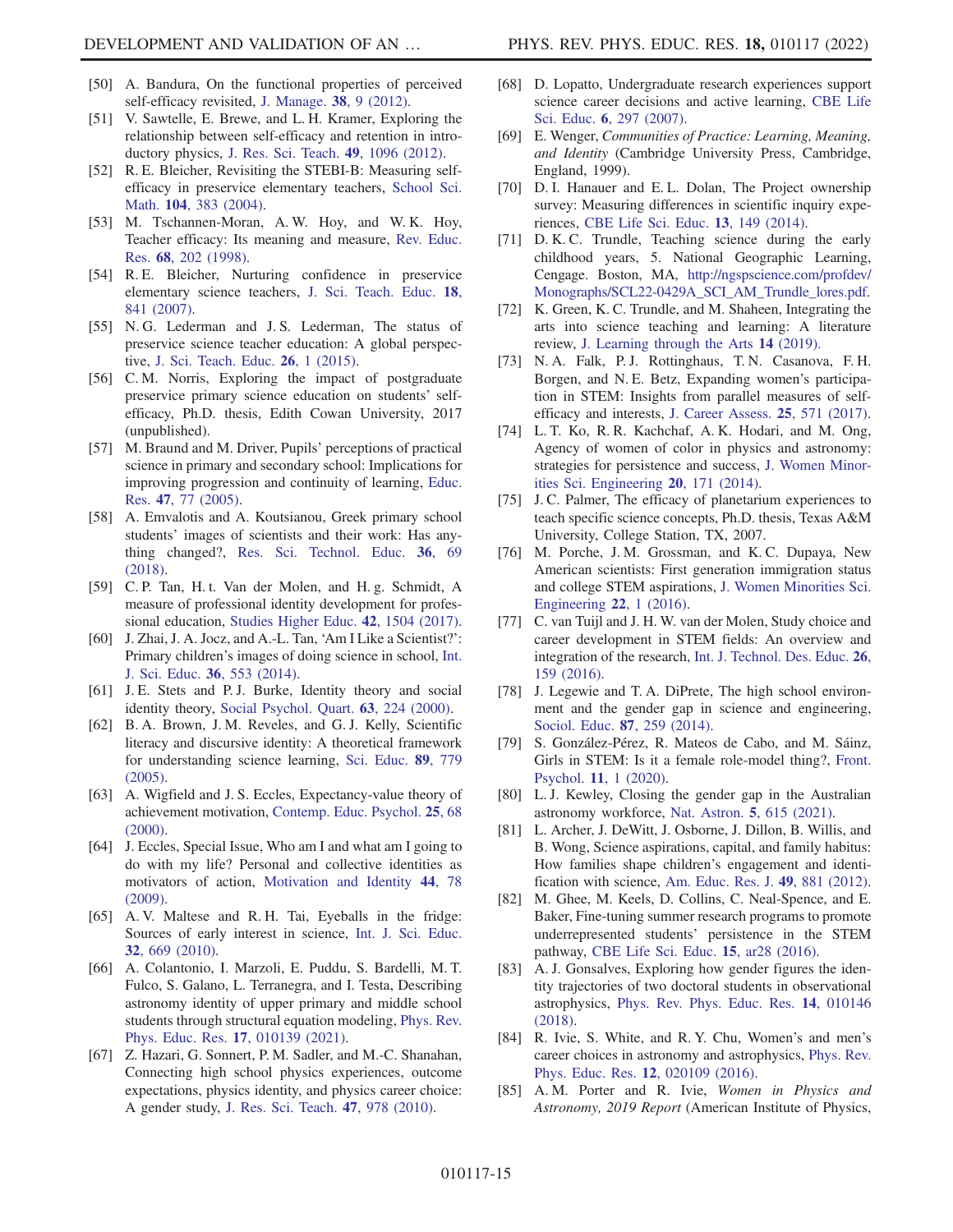Statistics Research Center, College Park, MD, 2019), p. 45.

- <span id="page-16-0"></span>[86] R. S. Barthelemy, M. McCormick, and C. Henderson, Gender discrimination in physics and astronomy: Graduate student experiences of sexism and gender microaggressions, [Phys. Rev. Phys. Educ. Res.](https://doi.org/10.1103/PhysRevPhysEducRes.12.020119) 12, 020119 [\(2016\).](https://doi.org/10.1103/PhysRevPhysEducRes.12.020119)
- <span id="page-16-1"></span>[87] F. Demirci and C. Ozyurek, Astronomy teaching selfefficacy belief scale: The validity and reliability study, [J.](https://doi.org/10.5539/jel.v7n1p258) [Educ. Learning](https://doi.org/10.5539/jel.v7n1p258) 7, 258 (2017).
- <span id="page-16-2"></span>[88] J. M. Bailey, D. Lombardi, J. R. Cordova, and G. M. Sinatra, Meeting students halfway: Increasing selfefficacy and promoting knowledge change in astronomy, [Phys. Rev. Phys. Educ. Res.](https://doi.org/10.1103/PhysRevPhysEducRes.13.020140) 13, 020140 (2017).
- <span id="page-16-3"></span>[89] J. S. Krim, L. E. Coté, R. S. Schwartz, E. M. Stone, J. J. Cleeves, K. J. Barry, W. Burgess, S. R. Buxner, J. M. Gerton, L. Horvath, J. M. Keller, S. C. Lee, S. M. Locke, and B. M. Rebar, Models and impacts of science research experiences: A review of the literature of CUREs, UREs, and TREs, [CBE Life Sci. Educ.](https://doi.org/10.1187/cbe.19-03-0069) 18, ar65 (2019).
- <span id="page-16-4"></span>[90] L. M. Rebull, T. Roberts, W. Laurence, M. T. Fitzgerald, D. A. French, V. Gorjian, and G. K. Squires, Motivations of educators for participating in an authentic astronomy research experience professional development program, [Phys. Rev. Phys. Educ. Res.](https://doi.org/10.1103/PhysRevPhysEducRes.14.010148) 14, 010148 (2018).
- <span id="page-16-5"></span>[91] M. M. Wooten, K. Coble, A. W. Puckett, and T. Rector, Investigating introductory astronomy students' perceived impacts from participation in course-based undergraduate research experiences, [Phys. Rev. Phys. Educ. Res.](https://doi.org/10.1103/PhysRevPhysEducRes.14.010151) 14, [010151 \(2018\)](https://doi.org/10.1103/PhysRevPhysEducRes.14.010151).
- <span id="page-16-6"></span>[92] L. A. Corwin, M. J. Graham, and E. L. Dolan, Modeling course-based undergraduate research experiences: An agenda for future research and evaluation, [CBE](https://doi.org/10.1187/cbe.14-10-0167)—Life [Sciences Education](https://doi.org/10.1187/cbe.14-10-0167) 14, 1 (2015).
- <span id="page-16-7"></span>[93] L. M. Rebull, M. T. Fitzgerald, T. Roberts, D. A. French, W. Laurence, V. Gorjian, and G. K. Squires, The NASA/ IPAC Teacher Archive Research Program (NITARP), in Proceedings of the RTSRE Conference, San Diego, CA (2018).
- <span id="page-16-8"></span>[94] L. M. Rebull, D. A. French, W. Laurence, T. Roberts, M. T. Fitzgerald, V. Gorjian, and G. K. Squires, Major outcomes of an authentic astronomy research experience professional development program: An analysis of 8 years of data from a teacher research program, in Proceedings of the RTSRE Conference, San Diego, CA (2018).
- <span id="page-16-10"></span><span id="page-16-9"></span>[95] E. Gomez and M. T. Fitzgerald, Robotic telescopes in education, [Astronomical Rev.](https://doi.org/10.1080/21672857.2017.1303264) 13, 28 (2017).
- [96] M. T. Fitzgerald, R. Hollow, L. M. Rebull, L. Danaia, and D. H. McKinnon, A review of high school level astronomy student research projects over the last two decades, [Pub. Astron. Soc. Aust. 31, E037 \(2014\).](https://doi.org/10.1017/pasa.2014.30)
- <span id="page-16-11"></span>[97] R. Freed, M. Fitzgerald, R. Genet, and B. Davidson, An overview of ten years of student research and JDSO publications, in Proceedings of the Society for Astronomical Sciences 36th Annual Symposium on Telescope Science Proceedings (2017) pp 131–136.
- <span id="page-16-12"></span>[98] R. Genet et al., Student scientific research within communities-of-practice, in Proceedings of the Society for Astronomical Sciences 36th Annual Symposium on Telescope Science (2017), pp 143–149.
- <span id="page-16-13"></span>[99] M. Fitzgerald, D. H. McKinnon, and L. Danaia, Inquirybased educational design for large-scale high school astronomy projects using real telescopes, [J. Sci. Educ.](https://doi.org/10.1007/s10956-015-9560-x) Technol. 24[, 747 \(2015\)](https://doi.org/10.1007/s10956-015-9560-x).
- <span id="page-16-14"></span>[100] M. Fitzgerald, D. H. McKinnon, L. Danaia, and J. Deehan, A large-scale inquiry-based astronomy intervention project: impact on students' content knowledge performance and views of their high school science classroom, [Res. Sci. Educ.](https://doi.org/10.1007/s11165-015-9486-6) 46, 901 (2016).
- <span id="page-16-15"></span>[101] M. Zeilik, C. Schau, N. Mattern, S. Hall, K. W. Teague, and W. Bisard, Conceptual astronomy: A novel model for teaching postsecondary science courses, [Am. J. Phys.](https://doi.org/10.1119/1.18702) 65, [987 \(1997\)](https://doi.org/10.1119/1.18702).
- <span id="page-16-16"></span>[102] A. Kareva, S. Miller, A. Foster, and C.R. James, A Comparison of Astronomy/Science Attitudes Among Students and Secondary Teachers (American Astronomical Society, AAS Meeting, 2014).
- <span id="page-16-17"></span>[103] S.J. Slater, T.F. Slater, and A. Shaner, Impact of backwards faded scaffolding in an astronomy course for preservice elementary teachers based on inquiry, [J. Geosci.](https://doi.org/10.5408/jge_nov2008_slater_408) Educ. 56[, 408 \(2008\).](https://doi.org/10.5408/jge_nov2008_slater_408)
- <span id="page-16-18"></span>[104] E. Gomez, Las Cumbres Observatory: Networking People and Telescopes for Science and Education, RTSRE Proc., 1 (2018).
- <span id="page-16-19"></span>[105] R. Freed, Astronomy Research Seminar Expansion and Building a Community-of-Practice, RTSRE Conference Proceedings, Hilo, HI, 2 (2019).
- <span id="page-16-20"></span>[106] S. Salimpour, S. Bartlett, M.T. Fitzgerald, D.H. McKinnon, K. R. Cutts, C. R. James, S. Miller, L. Danaia, R. P. Hollow, S. Cabezon, M. Faye, A. Tomita, C. Max, M. de Korte, C. Baudouin, D. Birkenbauma, M. Kallery, S. Anjos, Q. Wu, and A. Ortiz-Gil, The gateway science: A review of astronomy in the OECD school curricula, including China and South Africa, [Res. Sci. Educ.](https://doi.org/10.1007/s11165-020-09922-0) 51, 975 [\(2020\).](https://doi.org/10.1007/s11165-020-09922-0)
- <span id="page-16-21"></span>[107] B. Partridge and G. Greenstein, Goals for 'Astro 101': Report on workshops for department leaders, [Astron.](https://doi.org/10.3847/AER2003016) Educ. Rev. 2[, 46 \(2003\)](https://doi.org/10.3847/AER2003016).
- <span id="page-16-22"></span>[108] H. Fencl and K. Scheel, Engaging students: An examination of the effects of teaching strategies on self-efficacy and course climate in a nonmajors physics course, J. Coll. Sci. Teach. 35, 20 (2005).
- [109] R. W. Lent, S. D. Brown, and K. C. Larkin, Self-efficacy in the prediction of academic performance and perceived career options, [J. Counsel. Psychol.](https://doi.org/10.1037/0022-0167.33.3.265) 33, 265 [\(1986\).](https://doi.org/10.1037/0022-0167.33.3.265)
- <span id="page-16-23"></span>[110] S.L. Britner and F. Pajares, Sources of science selfefficacy beliefs of middle school students, [J. Res. Sci.](https://doi.org/10.1002/tea.20131) Teach. 43[, 485 \(2006\).](https://doi.org/10.1002/tea.20131)
- <span id="page-16-24"></span>[111] I. M. Riggs and L. G. Enochs, Toward the development of an elementary teacher's science teaching efficacy belief instrument, Sci. Educ. 74[, 625 \(1990\)](https://doi.org/10.1002/sce.3730740605).
- <span id="page-16-25"></span>[112] R. E. Bleicher, Revisiting the STEBI-B: Measuring selfefficacy in preservice elementary teachers, [School Sci.](https://doi.org/10.1111/j.1949-8594.2004.tb18004.x) Math. 104[, 383 \(2004\).](https://doi.org/10.1111/j.1949-8594.2004.tb18004.x)
- <span id="page-16-26"></span>[113] R. Freed, The Astronomy Research Seminar: The wide-ranging impact on student education and careers, preliminary results, in Proceedings of the Society for Astronomical Sciences 37th Annual Symposium on Telescope Science (2018), pp. 161–173.